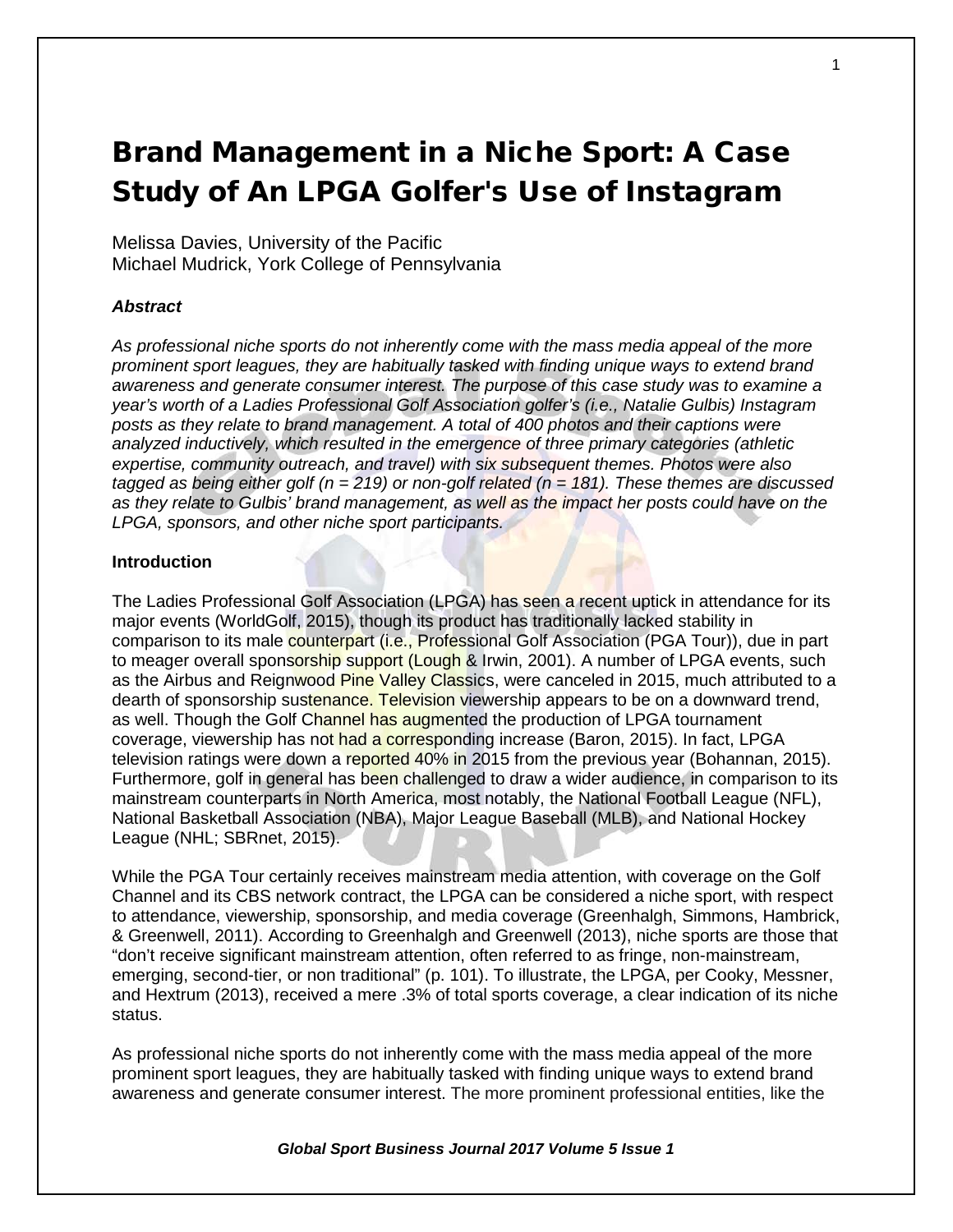NBA or the NFL, are able to rely on the integrated nature of both traditional media (e.g., TV broadcasts) and the emergence of social media platforms (e.g., Twitter, Instagram, Facebook), while the less prominent leagues, like the LPGA, are forced to market themselves through a heavier reliance on user-generated content delivered through personal social media accounts. Though traditional media is still an important piece of the marketing puzzle, new media communication has emerged as an ideal tool for sports or athletes who receive less coverage (Clavio & Kian, 2010).

Thus, effectively utilizing new media is vital for niche sport athletes who compete on the LPGA Tour. The organization appears to recognize such and has employed a variety of strategies to generate brand awareness. Former president Ty Votaw unveiled what was deemed a "Five Points of Celebrity" marketing plan, stressing player performance, approachability, passion and joy, appearance, and relevance (Wolter, 2010). His goal at the time was to make Tour players relevant, both on and off the course. The Tour has even offered to subsidize the cost for players to obtain a personal brand manager in an effort to boost individual and sport marketability (Thomaselli, 2006). Subsequently, golfers have used their own strategies to engage audiences by developing new media platforms, which enable a great deal of control over their publicity, including both the frequency and content of the message.

For instance, LPGA star Michelle Wie engages with fans on a variety of social media platforms, including Instagram and Snapchat. Content on these sites ranges from specific promotion of sponsors to posts about food and friends in Wie's life outside of golf. In general, through social media, athletes have the power to establish their brands using not only their athletic credibility, but also by developing a persona on and off the playing field (Sanderson, 2011). Such goaldirected behaviors certainly fall in line with Votaw's vision.

Social media is also a valuable platform to connect with younger audiences (Lenhart, Purcell, Smith, & Zickuhr, 2010). Nonetheless, the fans who engage with the LPGA on Facebook and Twitter range between the ages of 35 and 55 (Bae, 2015). As such, the Tour has also indicated a desire to engage with a younger audience through improved use of platforms like Instagram, considering that the younger demographic represents a target for the league's continued growth (Gregg, 2014). Furthermore, Instagram has become the fastest growing social media platform, compliments of such younger demographics, as approximately 53% of its users range between the age of 18 and 29 (Duggan, Ellison, Lampe, Lenhart, & Madden, 2015). Conjointly, Tina Barnes-Bud, senior director of social media marketing for the LPGA, claimed that Instagram was the LPGA's fastest growing social-media channel (Bae, 2015).

Given social media's ability to stimulate brand awareness to niche products, the purpose of this case study was to explore an LPGA golfer's use of Instagram, a social networking platform that has recently seen a boost in popularity with young people (Salomon, 2013). Golfer Natalie Gulbis was selected as a case to examine for this study, due to her status as one of the most popular athletes on the LPGA Tour. Gulbis was the LPGA Rookie of the Year in 2002 and reached a ranking as high as the top-20, but her on-course performance has declined over the last decade. During the 2015 season, Gulbis failed to make the cut in more than half of her 14 tournament appearances (LPGA, 2015). She often gains the opportunity to compete in tournaments based on sponsors' exemptions. This means that, instead of qualifying for events based on score and performance, Gulbis is invited to play in tournaments due to the attention or intrigue that her celebrity status can draw to the event. Ideally, her participation can increase the number of spectators watching the event, both live and on the broadcast, which is ultimately beneficial for both Gulbis, as well as the LPGA sponsors and media partners.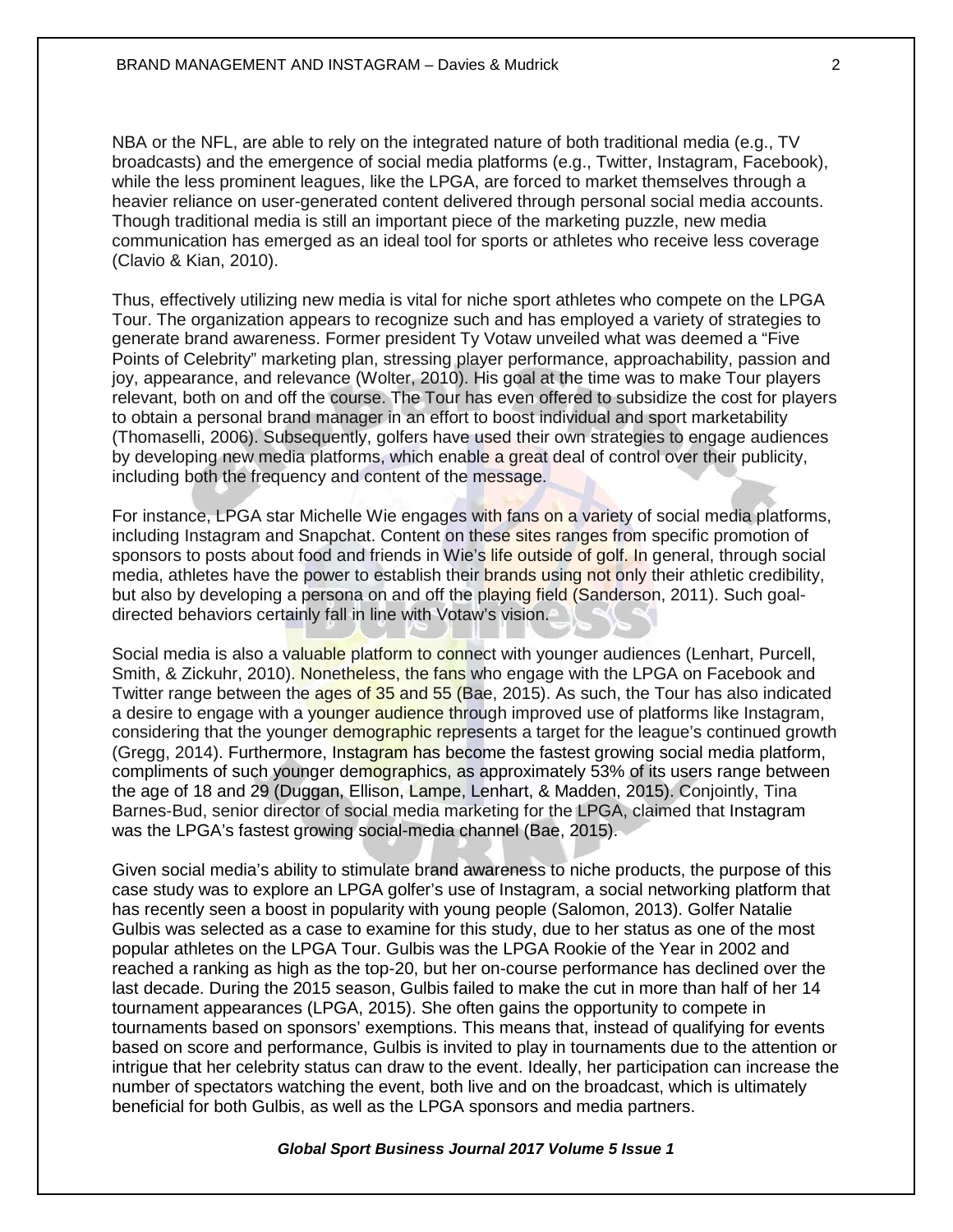As of late 2016, Gulbis is ranked No. 616 on the Rolex LPGA World Rankings, yet with approximately 252,000 followers on Twitter and 136,000 followers on Instagram, she is one of the most popular LPGA golfers on social media (see Table 1). Most of the content on Gulbis' Twitter profile includes photos linked from her Instagram account, which further illustrates the relevance of Instagram as a social networking platform. Social media enables Gulbis to extend her celebrity status beyond her appearances on the course, further boosting her relevance, but also promoting increased exposure for her sponsors. Therefore, the following sections will explore the value of utilizing social media as a sport-marketing tool, along with the benefits of celebrity endorsements, particularly from athletes.

| Golfers        | World Ranking | Number of Instagram followers |
|----------------|---------------|-------------------------------|
| Michelle Wie   | 152           | 244.000                       |
| Lexi Thompson  | 4             | 191,000                       |
| Natalie Gulbis | 616           | 136,000                       |
| Paula Creamer  | 82            | 115,000                       |
| Lydia Ko       | 1             | 87,500                        |

## *Social media & sport marketing*

Social media has become an increasingly valuable platform for the sport industry. Organizations have used it in numerous ways, including to connect with fans, generate product awareness, and augment website traffic (Newman, Peck, Harris, & Wilhide, 2013). Furthermore, its low cost and viral engagement capabilities allow it to be a viable podium to spur increased organizational consumption (Mullin, Hardy, & Sutton, 2014).

Similar to providing sponsors with a worldwide reach through athlete on-course sponsorship, social media has also given athletes a platform to reach fans globally (Kotler, 2011), a feature that makes it unique from traditional advertising. This is also a desirable characteristic for the LPGA and its sponsors, who operate within an international league focus. Given the LPGA's status as a niche sport, it seems plausible that players' own social media platforms may be useful in generating the desired level of publicity for both the athlete and the LPGA as a whole. This publicity can help leverage endorsement deals for the athletes, and leverage current sponsors and media rights deals with the LPGA.

Athletes have been known to use social networking sites for their benefits, particularly to enhance their own brand recognition and star appeal, both inside and outside of their profession (Hambrick, Simmons, Greenhalgh, & Greenwell, 2010; Lebel & Danylchuk, 2012). According to Pegoraro (2010), "the new transparency offered by social media allows athletes to give fans a glimpse behind the celebrity curtain and really see how their sports heroes live" (p. 504). In fact, Hambrick and colleagues (2010) found direct communication with both fans and other athletes to be the most popular usage of Twitter for athletes. It has been suggested that communication with other athletes in a public forum may represent an intentional decision to provide fans with an opportunity to witness unfiltered player-to-player dialogue (Hambrick et al., 2010).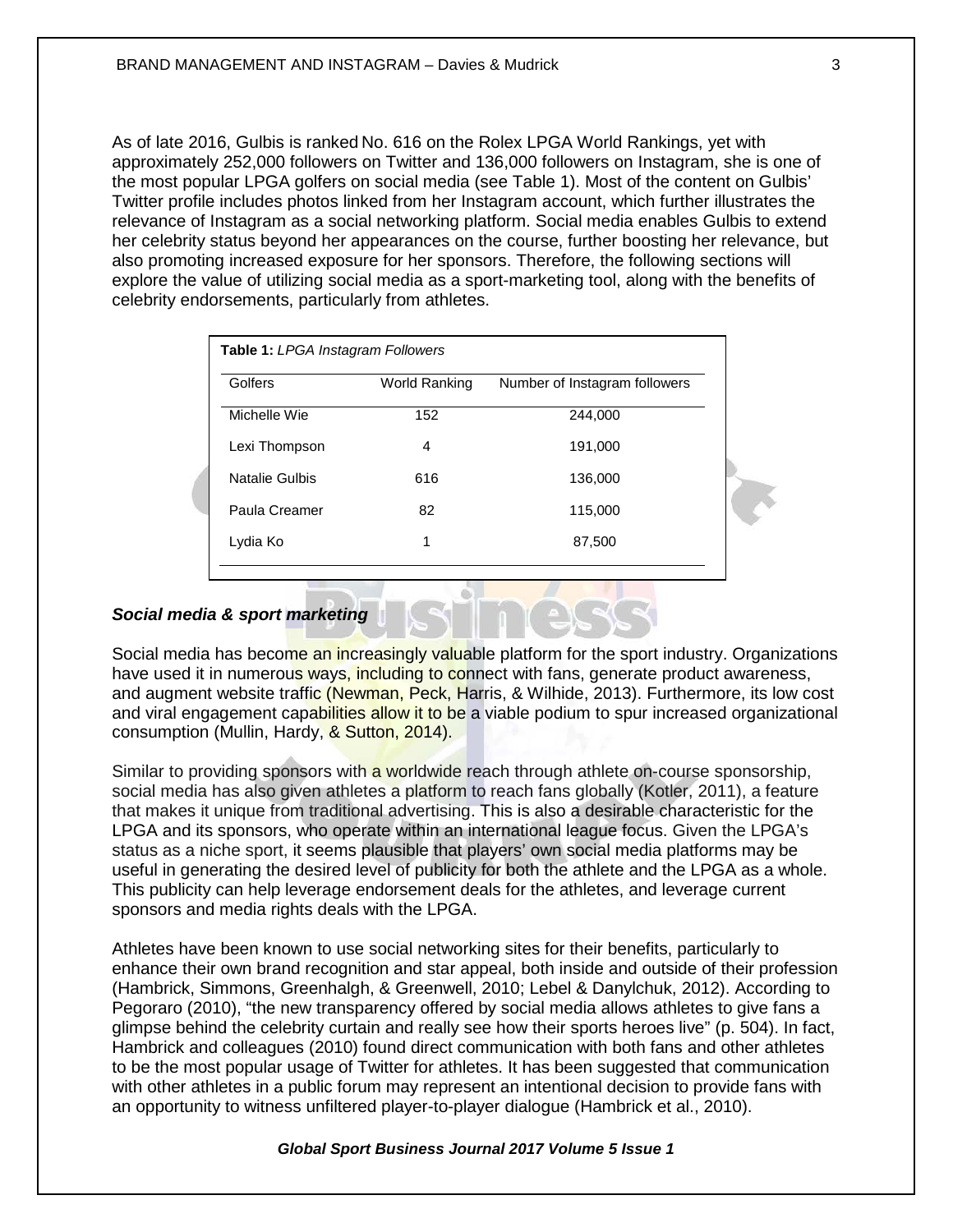This type of behavior relates to a concept of Goffman's (1959) theory of self-presentation, which indicates that individuals engage in different types of behaviors in a clear attempt to foster a positive image. These types of behaviors are referred to as front and backstage presentations, to which people tend to communicate as if they are performers in a show (Goffman, 1959). According to Smith and Sanderson (2015), "with frontstage performances, one is typically very guarded and cautious of the 'self' that they are presenting, whereas with backstage performances, one is generally less scripted and perhaps less filtered with the 'self' that is presented" (p. 343). These insights into the backstage of an athlete's life can help generate positive impressions from fans who get to know the athlete off the court.

Previous content analyses involving the self-presentation of PGA Tour golfers and professional tennis players on Twitter have exhibited similar results. Hull (2014) focused on tweets during the Masters golf tournament, while Lebel & Danylchuk (2012) used tennis' U.S. Open as a setting. Both studies found conversation with fans and other players to be the most prevalent use of Twitter. Behind the scenes "scoop," meaning information and insight about the golfer's life outside of typical media exposure, represented the second-most common theme in both studies. Together, these studies highlight the ability for social media to present the athlete as relevant and interesting outside of competition, and expanding the emphasis to the athletes as humans.

Nevertheless, scholars have also noted gender differences with regard to athlete branding on social media, particularly in the context of backstage presentations and niche sport representation. Lebel and Danylchuk (2012) found female tennis players to be more likely than males to use Twitter for brand management. Likewise, Coche (2014) found that female tennis players and golfers were more likely to publicize career achievements in their Twitter profile bios, while men appeared to focus on non-field related information, such as religion and family.

Recent work has examined Instagram for gender comparisons amongst athletes. Smith and Sanderson (2015) found that females were more likely to engage in touch behavior and be seen in indelicate poses. Neither men nor women, consisting of both niche and non-niche sports, appeared to use the platform to display content involving athletic competition. On the contrary, Guerin-Eagleman and Burch (2016) focused on Olympic athlete Instagram use and engagement. The athletes represented the following sports: diving, gymnastics, swimming, and track and field, all of which would be deemed niche sports. In general, photos involving one's personal life were found to be the most prevalent. However, when comparing the two sexes, men were more likely to showcase photos amidst competition, while females were more likely to be in non-sport settings. Furthermore, Guerin-Eagleman and Burch (2016) noted that females were more likely to appear in their posts (non-athletic), suggesting that women were less likely to rely solely on game competition as a mechanism to enhance their brand. In relation to Goffman's theory of self-presentation, this provides additional evidence to suggest that social media is a viable platform for backstage presentation, as the public is customarily exposed to their athletic performance (front stage).

Interestingly enough, though social media would appear to provide a worthwhile outlet for athletes to generate increased exposure for their sponsors, support for such behavior has been minimal, at best. Hambrick and colleagues (2010) analyzed general Twitter usage from athletes of a variety of sport leagues (NBA, MLB, WNBA, NFL, MLS, golf, auto racing, minor league baseball, other) and found just 5% of tweets to be promotional. Hambrick and Mahoney (2011) looked specifically at Twitter usage of sport stars Lance Armstrong and Serena Williams and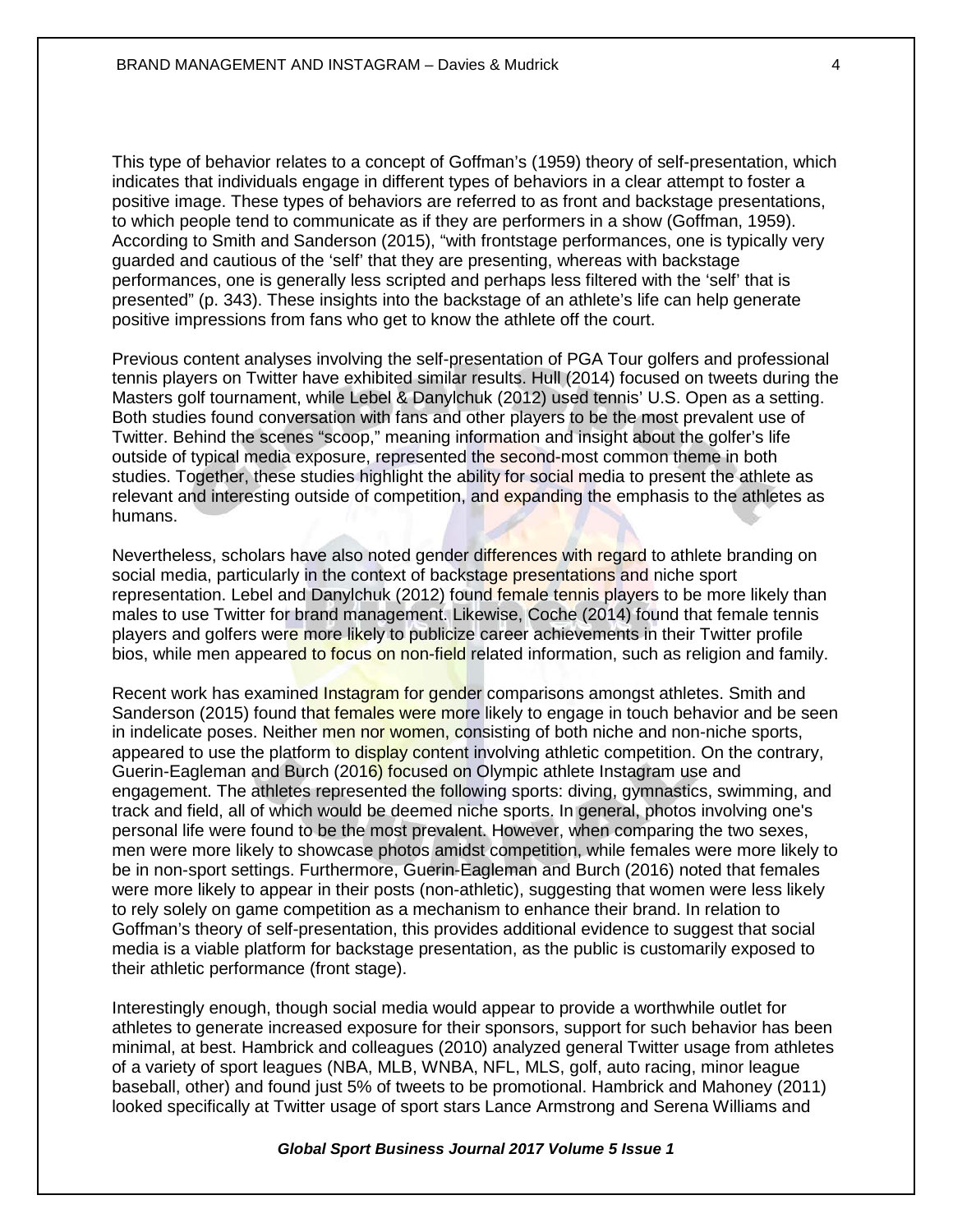found that promotional materials comprised just 12% of their tweets. Even surrounding the Masters Tournament, one of golf's most popular events, in a sport that relies heavily on sponsorship involvement, Hull (2014) found that only 10% of player tweets during the 2013 event had a sponsorship connection.

While recent research has focused on Instagram (Guerin-Eagleman & Burch, 2016; Smith & Sanderson, 2015), the majority of sport management social media research has primarily examined the use of Twitter and Facebook. In fact, an encompassing review of social media scholarship in sport management noted that Instagram has not received enough attention in recent years (Abeza, O'Reilly, Seguin, & Nzindukiyimana, 2015). To that extent, scholars have called for more athlete and social media research outside of Twitter (Coche, 2014). Though similarities appear to exist amongst professional athletes' use of Twitter (Hambrick & Mahoney, 2011; Hull, 2014; Lebel & Danylchuk, 2012; Pegoraro, 2010), given that photos and videos are the staples of Instagram, it is reasonable to surmise that different uses may emerge. While other researchers have examined social media's ability to incite interest among sport fans (Clavio & Walsh, 2013) or how athletes have used social media (i.e., Twitter) for image boosting purposes (Hambrick, Frederick, & Sanderson, 2015) this study aimed to examine the way that a popular athlete within a niche sport (i.e., Natalie Gulbis) uses Instagram to establish her brand and provide value to her sponsors. Unlike traditional media, which covers primarily mainstream sport, on social media, the athletes themselves are in control of the messaging. Instagram allows athletes to control their message and therefore manage their brand independently from traditional media headlines. Hence, the following research question is proposed:

RQ1: How does a professional niche sport athlete (Natalie Gulbis) use Instagram?

## *Celebrity endorsement*

Celebrities have traditionally been viable candidates for product endorsement contracts (Boyd & Shank, 2004). Famous people are perceived as strong endorsers because their connection to a product in and of itself incites public interest due to their popularity (Premeaux, 2006). To that extent, companies continually strive to associate themselves with an individual that invokes ample public connection (Carlson & Donavan, 2008). Clearly, professional athletes, due to their status, fit such prerequisite. While celebrities have the ability to generate awareness, their association with a product can impact consumers' attitudes toward a brand and consumption behaviors (Boyd & Shank, 2004).

Considerable work has claimed that effective endorsing, which relies on persuasive power, is often the product of ample perceived credibility, comprised of facets such as attractiveness, expertise, and trustworthiness (Till & Busler, 2000). In the context of the impact of celebrity spokespeople's influence on purchase intentions, Ohanian (1991) found perceived endorser expertise to be the most salient characteristic. This lends to a belief that an athlete would likely be regarded as a legitimate expert when vouching for products used for sport-related benefits. Additionally, the more successful an athlete is, the more likely they will be perceived as an expert, and thus be considered a successful endorser (Stone, Joseph, & Jones, 2003). These ideas have been reflected by a concept known as the match-up hypothesis (Kamins, 1990; Till & Busler, 2000). In essence, consumers are more likely to be persuaded if sport celebrities can claim the product as an indication for their success, as the brand is linked to the endorser (Till & Busler, 2000). Within that context, it is reasonable to surmise that Michael Jordan's endorsements of Nike and Gatorade were much more successful than that of his cologne release. These claims were experimentally supported by Till and Busler (2000), who found that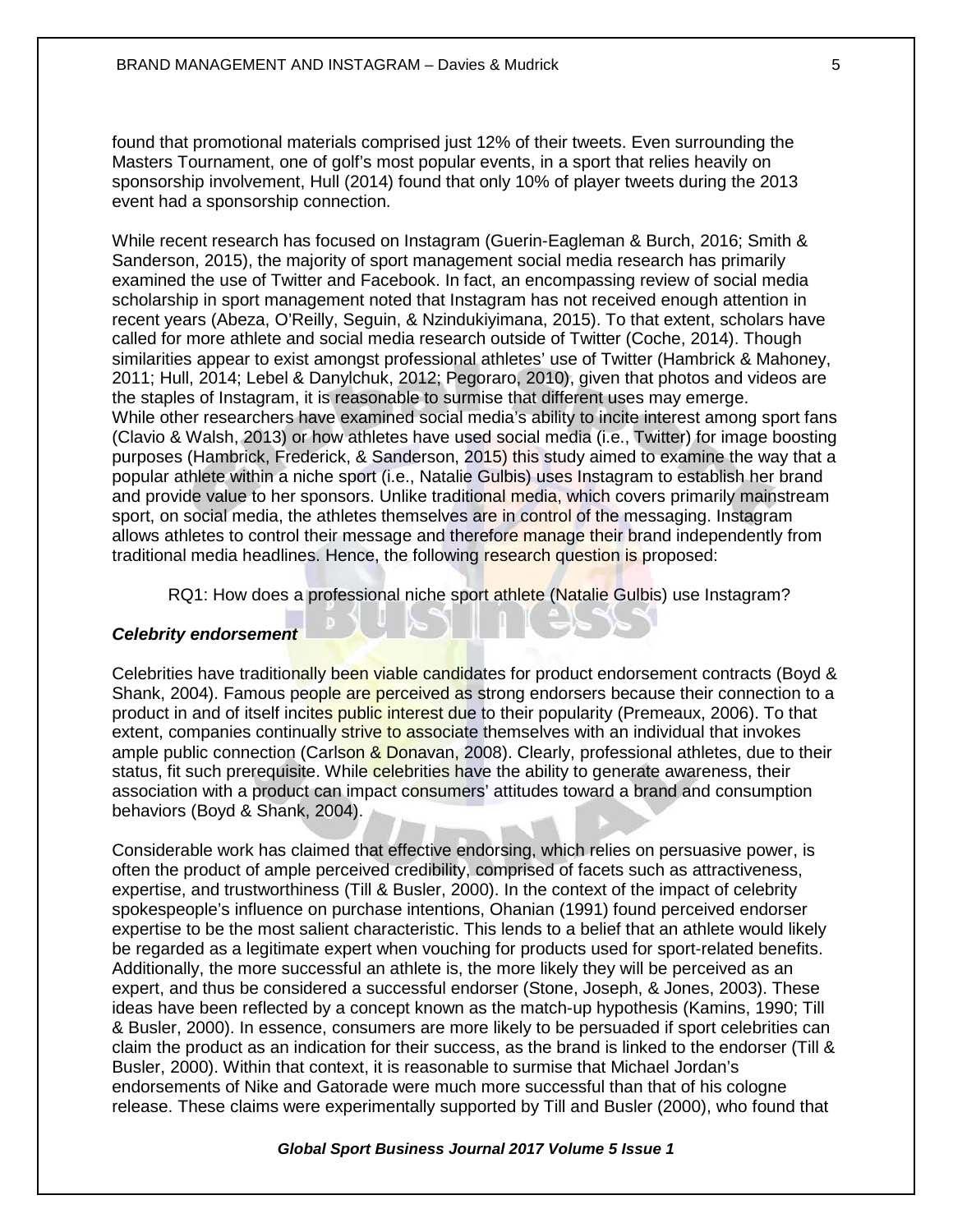an athlete (as opposed to an actor) endorsing an energy bar resulted in significantly higher attitudes toward the product brand. In fact, athletes have been found to be the most prevalent type of celebrity endorser, more so than music artists or movie stars (Carlson & Donavan, 2008). In aggregate, companies spent approximately \$836 million on athlete endorsements in 2015, with tennis star Roger Federer the highest paid at roughly \$58 million (McCarthy, 2015).

Professional golfers rely heavily on earnings collected off the course through endorsement contracts, licensing fees, speaking engagements, and golf course architecture, among other things, to supplement their on-course winnings. Many of the top-earning golfers make more income off the course than they do from tournament winnings. In 2015, for example, Rory McIlroy earned \$9,468,190 on the golf course, while he earned another \$37,500,000 off the course (Money flows up, 2015). With a dozen LPGA wins, and two Player of the Year awards in the last three years, Stacy Lewis was the highest earning female golfer in 2015, coming in as third on the LPGA money list with \$1,893,423 on-course earnings, while earning another \$3,900,000 off the golf course (Money flows up, 2015).

As Jang, Ko, Kim, and Jeong (2015) noted, golfers are desirable athletes for brands to target for endorsement contracts for a number of reasons. First, golfers, especially the more successful ones, are exposed on site and on television for more than five hours per day of play. While on the course, they act as "human billboards" with logos from their sponsors lining their hat, shirt, bag, and shoes (Jang et al., 2015, p. 413). Sponsors choosing professional golfers as endorsers of their products also stand to gain from the generally higher income earning fans that tune in to watch professional golf. Lastly, the fact that professional golf events are played around the world helps sponsors seeking extended reach the opportunity to gain exposure from a global audience (Jang et al., 2015). Nevertheless, research has yet to examine how a platform like Instagram, which has mass allure and predominately relies on visual appeal, could be used as a complement to a golfer seeking to showcase her sponsors. A range of sponsors like TaylorMade/adidas, Lexus, Pure Silk, and MGM Grand are currently partnered with Gulbis. Given the importance of these endorsement deals for golfers, particularly female golfers, who earn less mainstream media attention, the following research question quided the second portion of the analysis:

RQ2: How does a niche sport athlete (Natalie Gulbis) use Instagram to provide exposure to her sponsors?

## **Methods**

To explore the role that Instagram plays in the presentation and promotion of a niche sport athlete, this study utilized a content analysis methodology to explore Gulbis' Instagram posts over the course of a year (August 15, 2014–August 15, 2015). A year was selected as the sampling frame to ensure that the most recent golf season and off-season were included for analysis at the time of data analysis. Content analysis is a frequently used form of social science investigative inquiry to analyze media content (Krippendorff, 2004). It allows researchers to take data, be it qualitative or quantitative, and draw inferences via segmented categories and themes. Per Grbich (2010), content analyses are quite valuable research tools because "the addition of some thematic codes derived from mining down much deeper into the documentation can provide other levels of interpretation and theorizing and a more complete picture of what is happening" (p. 123). By analyzing and categorizing specific themes across the set of Instagram posts, researchers can develop a stronger perspective in understanding an emerging form of goal-directed social media behavior.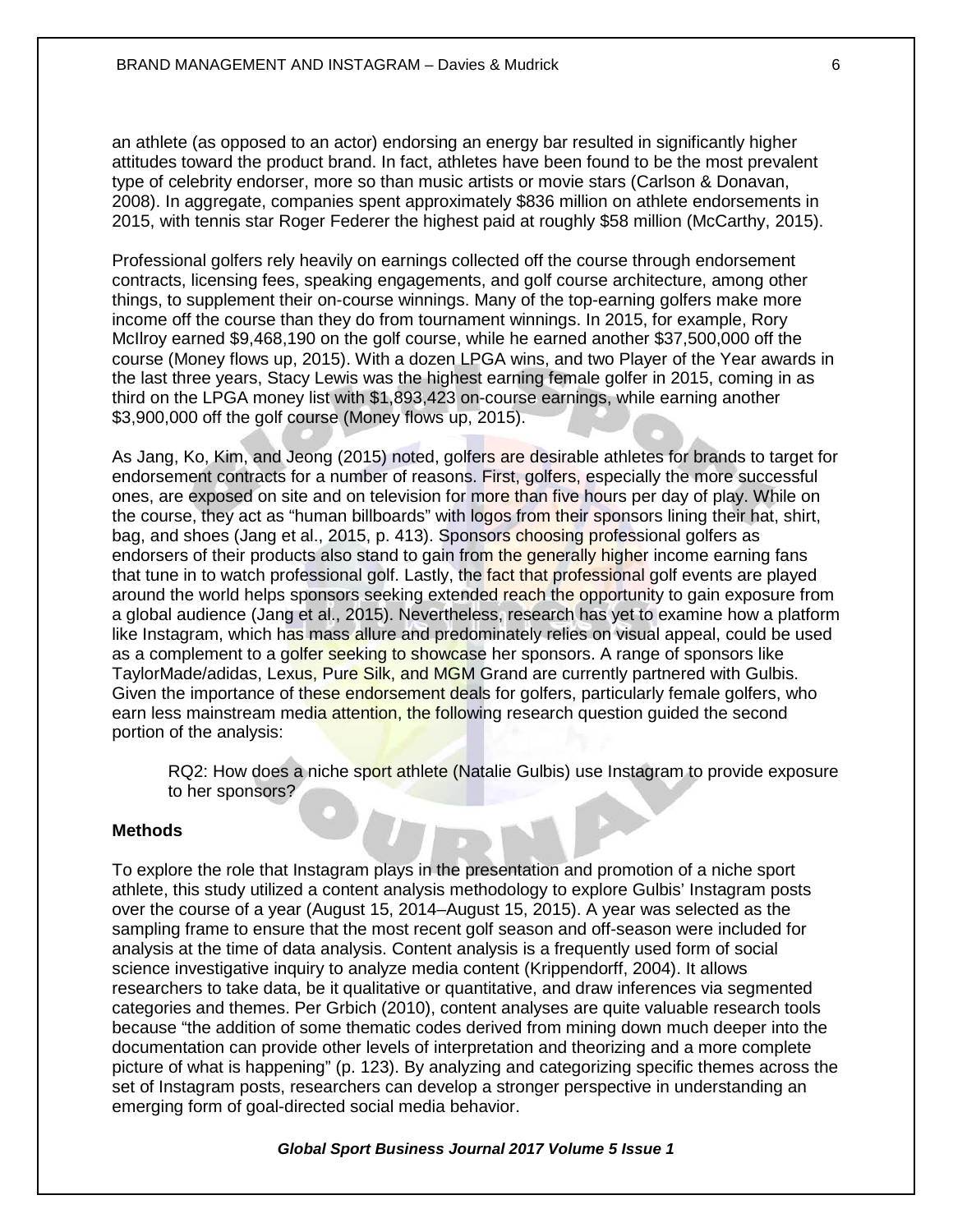## *Data collection and analysis*

Photos and captions associated with each post from Gulbis' verified Instagram account over the course of a year were documented using screenshots. A total of 400 points of analysis (photos and captions) were included for analyses. Data were interpreted using inductive analysis, meaning no preconceived theories were used to influence the interpretation of the data (Merriam, 2009). According to Elo and Kyngäs (2007), inductive approaches are appropriate if the phenomenon is still maturing. Furthermore, "it is very flexible, and there is no simple, 'right' way of doing it" (Elo & Kyngäs, 2007, p. 113). This recommendation coincides with the current project, given the lack of previous research specifically exploring Instagram as a tool to provide exposure for athletes as a brand management tool.

This analysis involved multiple examinations of raw data in an attempt to make interpretations about the intent of Gulbis' use of Instagram. Two coders independently listed their interpretation of each photo and caption without any predetermined themes. Inter-coder reliability was then evaluated to test the consensus between both coders (Elo & Kyngäs, 2008). Upon first comparison, the coders achieved 79% simple agreement on photo and caption interpretation and 95.4% simple agreement on theme placement, thus satisfying Neuendorf's (2002) recommendation of overall bi-coder agreement being no lower than 80%. Furthermore, to account for any errors or the effect of mere chance in bi-coder agreement, a Cohen's Kappa test was performed. The Kappa calculation of .944 (*p* < .001) indicated that the overall agreement between the two coders was robust (Kvalseth, 1989). Once the codes were agreed upon, both researchers assigned the codes to themes they felt best reflected the codes. Again, researchers discussed any differences of code placement, and the final six themes in their respective three categories were formed.

#### **Results**

Given the relative infancy of research aimed at understanding Instagram use for brand management, the first research question was intentionally broad and sought to explain how a niche sport athlete, golfer Natalie Gulbis, uses Instagram. An analysis of the year's worth of Instagram posts resulted in the emergence of three primary categories and six themes. As a general breakdown, Instagram posts included 55% golf-related (*n* = 219) and 45% non-golf related posts (*n* = 181). Golf-related posts came in a variety of formats, both professional and casual. Some were professional action shots like the one seen in Figure 1 ("Thank you to all the fans and volunteers for this weeks @lpga\_tour event in Dallas!! Love playing here"), while others were videos of Gulbis working on a part of her swing on the driving range like Figure 2 ("Post round practice @lpga\_tour #lottechampionship"). Non-golf related posts were divided into themes such as health and fitness, fan messages, charity focus, and travel references. These posts provided insight into Gulbis' life outside of her time spent practicing or playing golf.

To answer the first research question, the categories emergent across the year of Gulbis' Instagram posts included demonstration of the following: athletic expertise (*n* = 319), community outreach ( $n = 56$ ), and travel ( $n = 25$ ). An example from each of the categories and their respective themes can be seen in Table 2. The following section will provide examples of each of the major themes.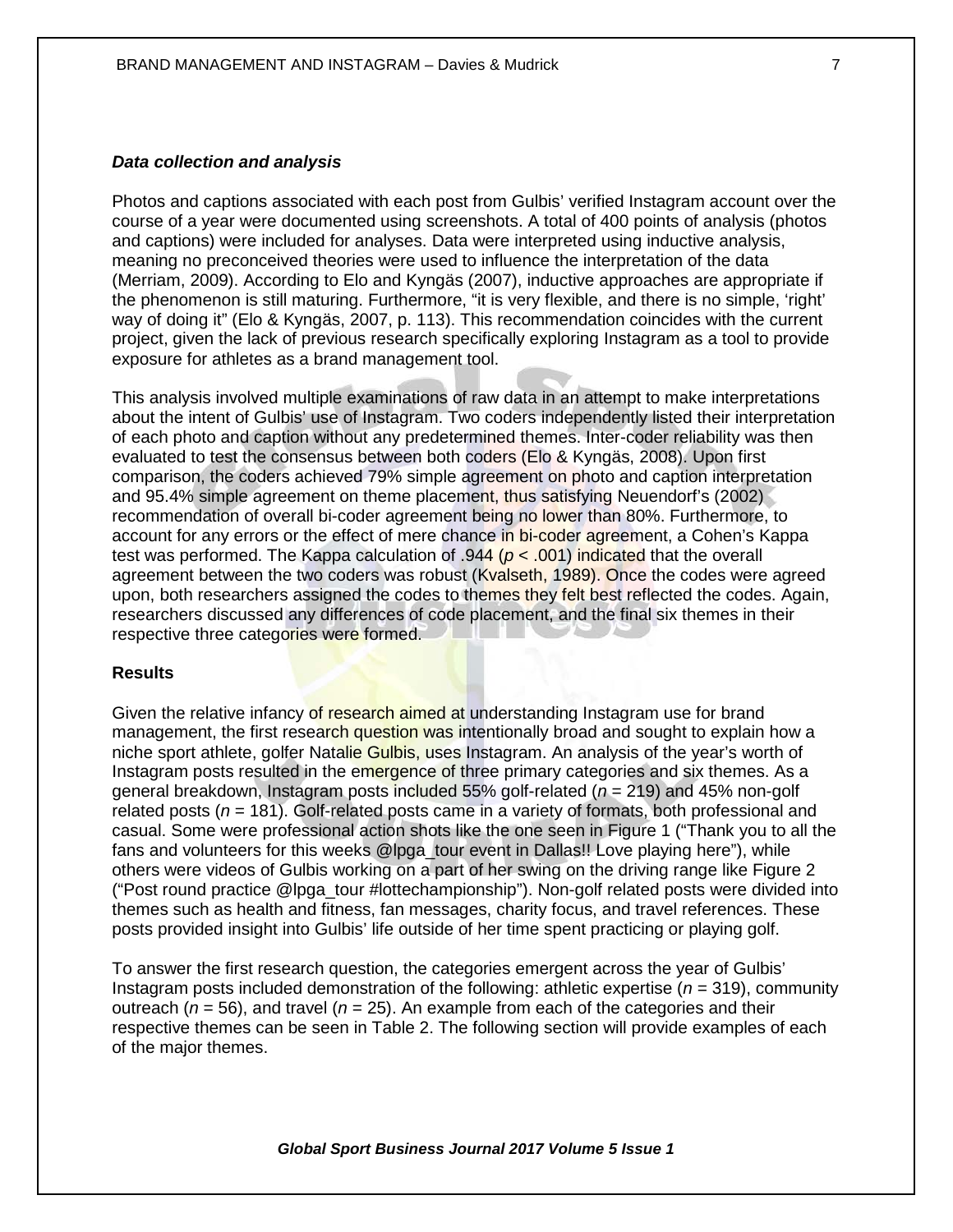| Table 2: Theme references   |                         |                               |
|-----------------------------|-------------------------|-------------------------------|
| <b>Themes</b>               | Number of<br>References | Examples                      |
| <b>Golf Related</b>         | 219                     | Figure 1, 2, 3, 4, 5, 6, 7, 8 |
| Non-golf related            | 181                     | Figure 9, 10, 11, 12, 13      |
| <b>Athletic Expertise</b>   | 319                     |                               |
| Role as a Golfer            | 247                     | Figure 1, 2, 5, 6, 7          |
| <b>Health and Fitness</b>   | 44                      | Figure 3, 4                   |
| Commentator                 | 31                      | Figure 8                      |
| <b>Community Outreach</b>   | 56                      |                               |
| Fan messages                | 25                      | Figure 9                      |
| <b>Charity Focus</b>        | 31                      | Figure 10, 11                 |
| <b>Travel References</b>    | 25                      | Figure 12, 13                 |
| <b>Active Brand Mention</b> | 237                     | Figure 14                     |
| Passive Brand Mention       | 104                     | Figure 15                     |

#### *Athletic expertise*

Posts where Gulbis was deemed to be reinforcing her role as an expert or credible source on being a professional athlete were categorized in the athletic expertise category (*n* = 319). This was the most dominant category apparent throughout the year of posts. The themes for this athletic expertise included her role as a golfer, health and fitness, and role as a commentator.

The first theme within the athletic expertise theme was role as a golfer ( $n = 247$ ), which included posts that were distinct references to Gulbis golfing in LPGA Tour events, as well as other posts, including pictures and videos of Gulbis practicing and playing golf. For Gulbis to maintain relevance as an LPGA golfer, Instagram enables her to provide fans with updates while competing, and to provide additional exposure to the LPGA Tour in the hopes of strengthening its brand. One of the photos Gulbis posted prior to participating in the Evian Open in France pictured her holding the trophy from when she won the event in 2007 (Figure 5). This post is an example of Gulbis reminding followers of her relevance on Tour, despite her declining performance on the course. In one of the Tour-related posts, Gulbis was able to provide fans with live updates about her upcoming tee time so that interested fans can tune in (see Figure 6 "Last practice before round one of the #MeijerLpga event starts. I tee off at 12:45 tomorrow").

Gulbis also posted more general content of herself working on her golf game through the use of both videos and photos. Figure 7 provides an example of her providing fans with a specific drill that she uses to work on her swing ("Practice session in Korea. Two part drill I do this drill daily to help with my wrist set and position at the top. @lpga\_tour #korea").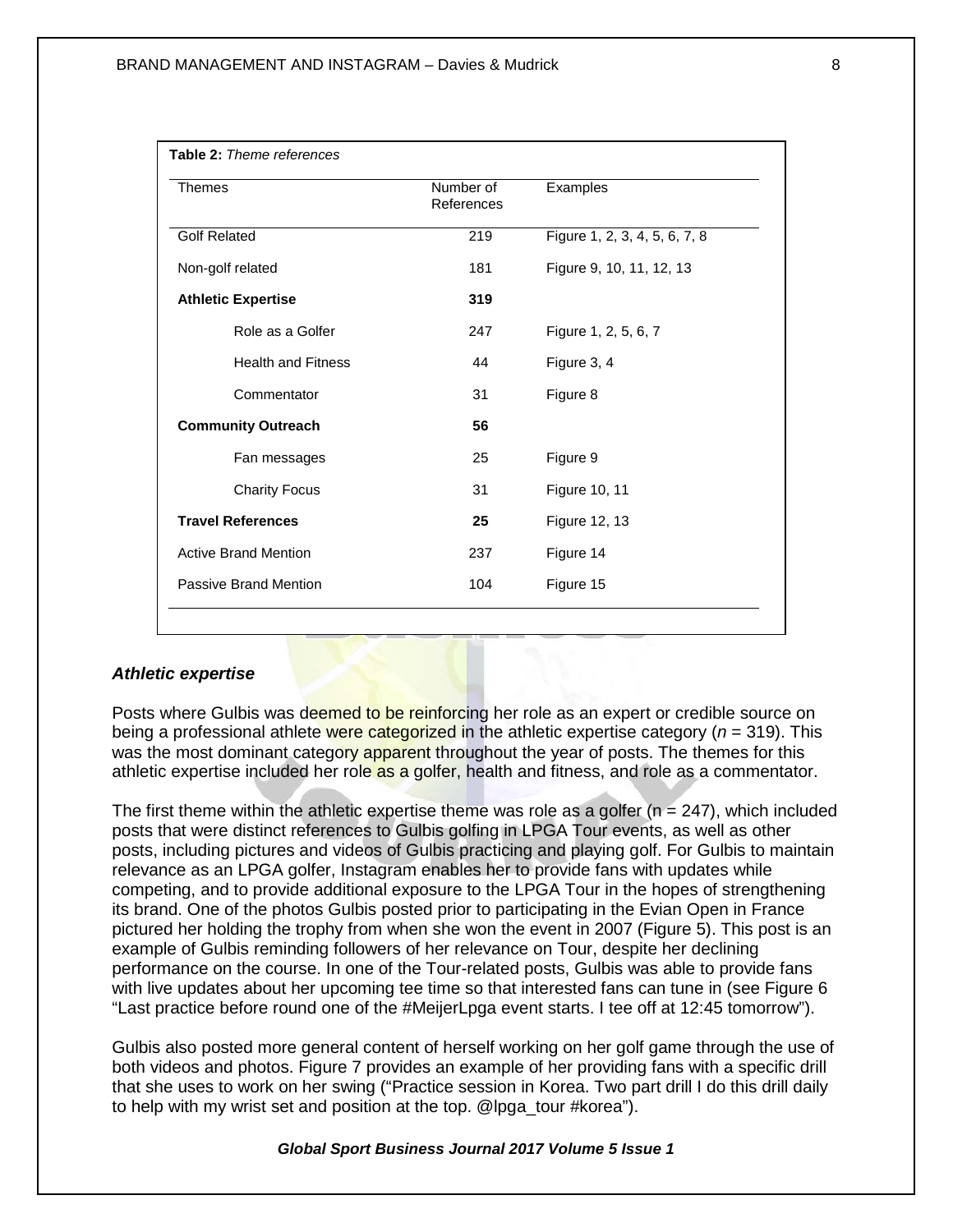The health and fitness theme  $(n = 44)$  provided fans the opportunity to see how Gulbis remains physically fit to compete as a professional athlete. These posts ranged from action shots of Gulbis pursuing one of her non-golf hobbies, paddle boarding (see Figure 3 "Hard to believe it's November here. We went on a 2 hour paddle. Went along the coast and golf course.  $\mathbf{H}$ "), to a view of Gulbis in the gym doing a lunge, or even preparing to do yoga with her husband (see Figure 4 "Hubby doesn't look as excited as I am for yoga time.!!").

In addition to promoting her expertise in playing golf and being physically fit, Gulbis also posted (*n* = 31) photos about her expertise as a golf broadcaster with both *Sirius XM* radio and *Fox Sports*. One post, for example, expressed Gulbis' excitement to take part in covering the men's U.S. Open (see Figure 8 "So much fun working for @foxsports #usopen following Phil, Bubba and Angel").

## *Community outreach*

Another recurring idea over the year of Instagram posts was that of community outreach, which was comprised of themes such as fan messages ( $n = 25$ ) and charity focus ( $n = 31$ ). Fan messages reflected Gulbis' various forms of outreach specifically directed to Instagram followers. These posts were generally on display during holidays, like Easter, Christmas, and Memorial Day (see Figure 9 "Thank you to the brave men and women who continue to fight for our freedoms"). These messages did not include a direct sponsor or golf reference, but instead were fairly generic holiday references.

Gulbis, however, did, at times, mix sponsor or brand messaging with her community outreach posts, generally to benefit a charity. An example here in Figure 10, Gulbis captioned her post:

@Fitbit challenge this week. Benefiting the @bgca of Atlantic City. How many steps do you think I will take during a day. Including a tournament round of golf. I will be trying to take extra steps so Horizon Blue Cross can donate more \$\$ to the kids.

Gulbis tagged and promoted FitBit in the post, but its focus was to raise money for the Boys and Girls Club (BGC) of Atlantic City. The BGC is a charity that Gulbis posts about frequently. She even has her own BGC that she raises money for in Las Vegas, where she lives during much of the year. Figure 11 shows a picture of Gulbis at her local BCG with the caption: "At my NG [Natalie Gulbis] boys and girls club today we are making Mother's Day cards. And braiding hair." The posts were occasionally golf-related, for instance when Gulbis provided tutelage to children on the driving range. For the most part, though, they largely showcased non-golf related activities with kids. This is another area of Gulbis' career in which she is able to establish roots and relevance beyond her performance on the golf course to stimulate a sustaining and positive reputation.

## *Travel*

The travel category ( $n = 25$ ) emerged with a mixture of posts related with traveling to the next LPGA event (Figure 12 "Vegas, Orlando now New Jersey. @spg golf event today!! Few more days in the States then to Asia for a few @lpga\_tour events"). Other posts reflected travels during off-weeks (see Figure 13 "Last dinner in Mexico!!! Such an incredible spot!! Beach, views golf, snorkeling, food, spa, hotel @stregispuntamita. Can't wait to come back!").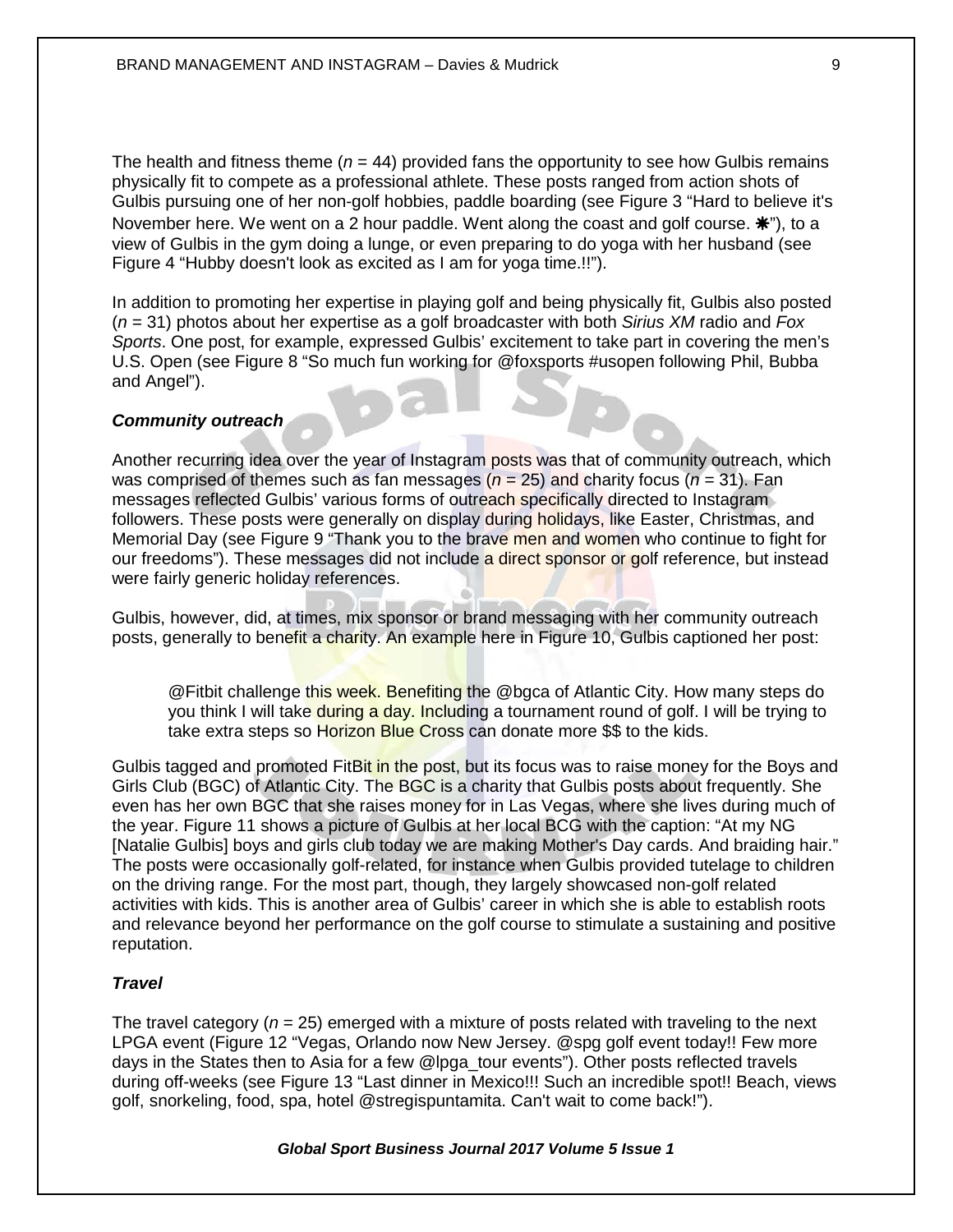#### *Brand exposure*

Beyond a general look at Gulbis' Instagram use, the second research question explored the ways in which Gulbis provided exposure to her sponsors through her Instagram posts. In 59% (*n* = 237) of Instagram captions, Gulbis provided active brand mentions to 34 different brands. A brand reference was placed in the active brand reference category when the brand was specifically tagged or mentioned in the caption of the photo.

Meanwhile, a passive brand mention included clear placement of a brand's logo, without specifically tagging the brand in the photo caption. An active brand mention, for example, is seen in Figure 14 "Thanks @rsm913 and @ahill2585 for my new sweet @adidasoriginals watches. Love! #adidaswatch." While this post is overtly promoting the watch, Gulbis also provided ample passive brand exposure (*n* = 104) on Instagram. For instance, she was seen wearing adidas golf and fitness clothes and running shoes, but did not tag the respective brand in the caption. Taylor Made also received a great deal of passive exposure  $(n = 77)$ , via Gulbis' bag, hat, or clothes logo placement (see Figure 15). Likewise, because Lexus has a logo on Gulbis' golf hat, most golf-related photos include a reference for Lexus. While some celebrities specifically tag brands and then use an "ad" hashtag or clear denotation that the brand promotion is paid, Gulbis used a mixture of active and passive brand messaging while posting about another topic, like the other themes in this study (e.g., athletic expertise), without overtly tagging that the post was paid for or an advertisement.

#### **Discussion**

Social media is an emergent topic of interest for researchers and practitioners alike, as it has been adopted as an important tool for athletes and sport organizations to interact and market themselves to the public (Hutchins, 2014). Abeza et al. (2015) have noted the continued need for research that examines social media tools beyond the well-documented platforms like Twitter and Facebook, which currently dominate the sport social media literature. Instagram, specifically, is a social marketing tool that has not yet been thoroughly researched with respect to athlete use and brand management, especially for those seeking increased exposure and engagement with fans.

Unlike previous work that found social media sites like Twitter were used scarcely from a promotional standpoint (Hambrick et al., 2010; Hambrick & Mahoney, 2011; Hull, 2014), this case study of Gulbis indicated that Instagram can serve as a strong platform for the display of athletic marketing. In fact, when only 5% of tweets were found to be promotional, Hambrick et al. (2010) noted that social media was not being used to the fullest extent by professional athletes. On the contrary, Gulbis' messages appeared to be less predicated on fan interaction, but increasingly brand-directed, be it her sponsors or the LPGA Tour. Of the 400 posts and captions analyzed, 341 contained some degree of brand mention, with 237 of them perceived as "actively" promoted.

Simply put, in a sport where traditional media coverage is sparse, Gulbis appears to have done a reputable job of providing value to her sponsors by integrating products and brand references in more than half of her Instagram posts over the course of a year. However, it should be noted that it is unclear whether the stark shift in promotional material is due to Gulbis being a golfer, in a sport where endorsements are so integral to financial success, or whether the visual nature of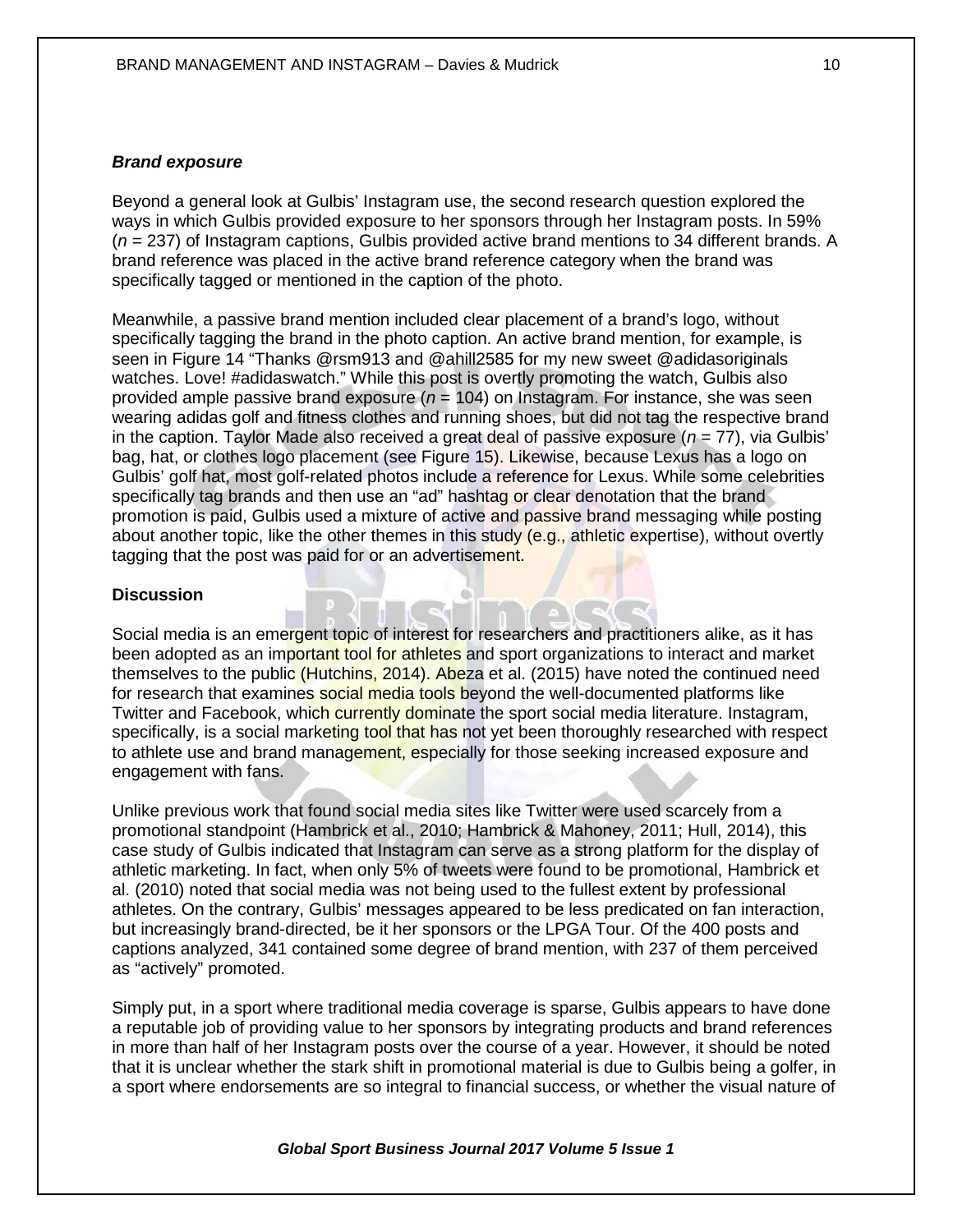Instagram serves well as a platform to provide exposure for sponsor's logos or brand names in the captions.

While the 136,000 followers of Gulbis' account are certainly not as substantial as those associated with mainstream sports, it is reasonable to suggest that her followers are a targeted group who may perceive the active sponsor mentions as natural and less sales-oriented. Though it is unclear as to the specific impact that Gulbis' Instagram posts have had on the sponsoring companies, be it financial or reputational, Gulbis provides ample references to her primary sponsors. This is important, as consumers' awareness and perceptions of a product are the foundation of brand management (Braunstein & Ross, 2010). Specifically, scholars have touted the following benefits of strong brand equity: robust merchandising prospects, augmented corporate partnership enthusiasm, and increased loyalty during times of economic or performance decline (Mullin et al., 2014). However, others have argued, brand equity is obsolete without product awareness (Braunstein & Ross, 2010; Mullin et al., 2014). In simple terms, product awareness is a necessary starting point for the evolution of brand equity and eventual ability to induce consumption intentions (Finlay, Trafimow, & Villareal, 2002).

Upon generating product awareness, it is also essential to demonstrate product benefits as a way to incite consumer attachment. To that extent, Grisaffe and Nguyen (2011) found effective marketing features and individually produced benefits to be two vital antecedents toward establishing brand attachment. It is reasonable to suggest that Gulbis' propensity to use sponsored products for golf tutorial videos would be an effective marketing feature through a social media platform, while stressing individually-produced benefits. Hence, Instagram allows Gulbis to market directly to an interested audience in her followers. The dynamic visual capabilities of Instagram, specializing in photo and video sharing (Hu, Manikonda, & Kambhampati, 2014), also allow her to effectively demonstrate benefits of using sponsored products.

Furthermore, Gulbis appears to showcase her brands in a way that does not come across as a paid advertisement, but rather through "tags" or photographs with brands while she is actually using them in her daily life. This authenticity is something that is difficult to convey in traditional advertising (e.g., TV commercial). Such visual demonstration of how she utilizes certain products in her profession may also further showcase authenticity when endorsing a product, as opposed to simply assuming the audience trusts her verbal claims of its effectiveness. In fact, a meta-analysis on celebrity endorser and advertising success research found trustworthiness to have the second-highest effect size on endorsement effectiveness, more so than variables such as expertise, attractiveness, likeability, and performance (Amos, Holmes, & Strutton, 2008). Consequentially, prospective consumers can see the connection between Gulbis (i.e., the endorser) and the products she uses as a *professional* golfer. This could be useful for Gulbis' sponsors; since scholars have also touted the effectiveness of the consumer believing the endorser is an expert (Cunningham, Fink, & Kenix, 2008; Ohanian, 1991). The themes that emerged from the first research question provide insight into the areas in which Gulbis may be perceived as a credible source (e.g., fitness, golf, travel).

Instagram also provides Gulbis with the opportunity to clarify the relationship that she has with golf and fitness brands, in particular with her video tutorials, furthering the effectiveness of her promotion of golf and fitness-related brands. In a recent study exploring the ways in which Olympians used Instagram, Guerin-Eagleman and Burch (2016) found that athletes were not taking advantage of presenting themselves competing in their sport. Gulbis, on the other hand, did seem to display a good balance of Instagram posts capturing her practice and competition,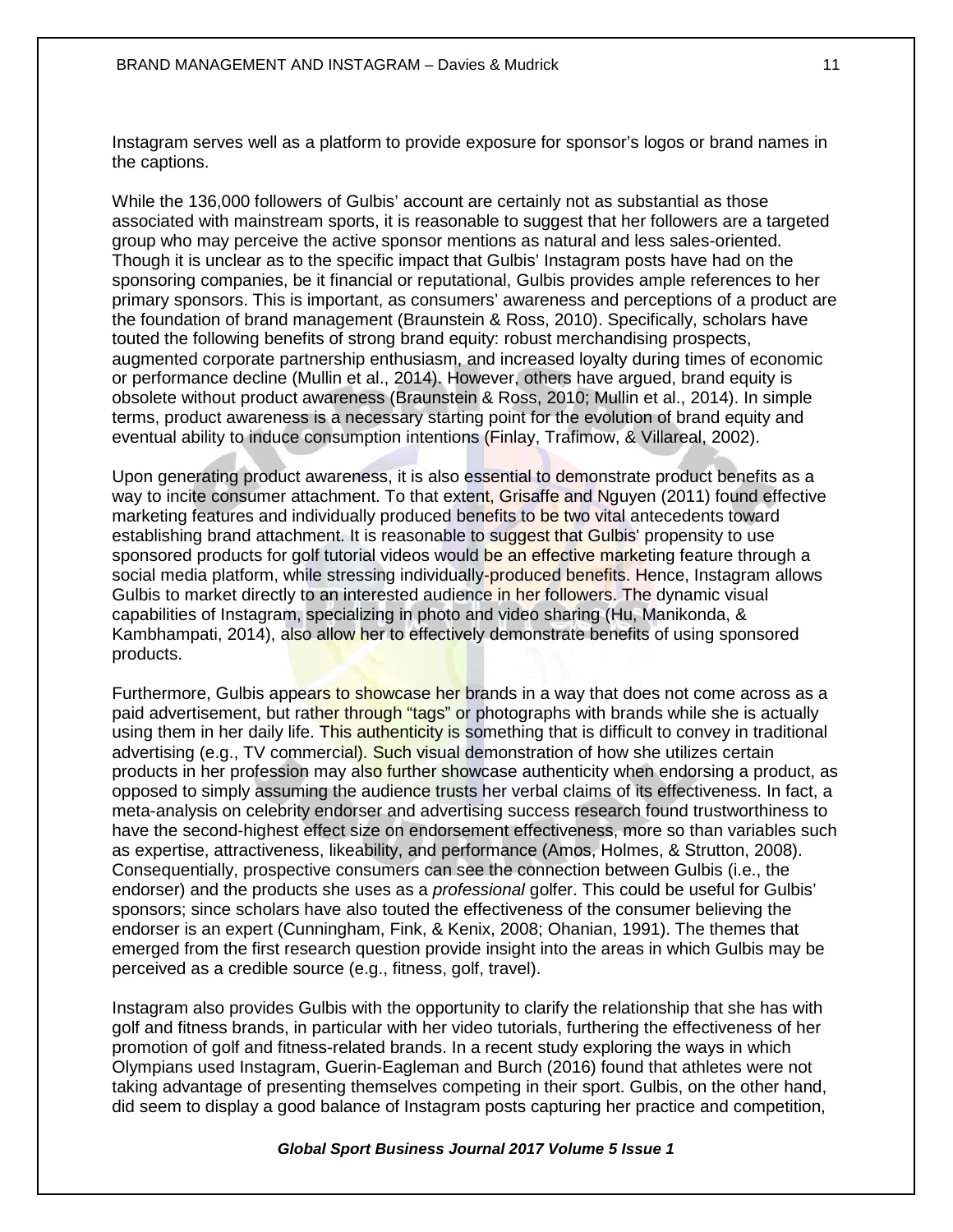during her workouts, and of her life outside of golf. These posts grant fans a form of behind-thescenes access (Sanderson, 2013) that is rarely provided through traditional media and further establishes Gulbis' role as a golfer.

These findings may be indicative of Instagram's ability to promulgate different forms of athlete social media motives, in comparison to Facebook and Twitter. Similar to this study, Smith and Sanderson (2015)'s analysis of athletes' use of Instagram found endorsement representation to be a major theme within analyzed posts. As indicated in the literature review, while endorsements are an integral component of many athletes' earning potential, they are especially important for golfers who rely not on secured salaries, since course paychecks fluctuate based on performances. In the 2014 golf season, Gulbis earned just \$20,447 on Tour playing in 35 events (Official money, 2015). The cost just to attend these 35 events would likely outweigh the revenue earned if there were no supplemental income accrued through sponsorship and endorsement deals. This is an important consideration for golfers, as golf is unique in comparison to mainstream sports, in which teams pay for a player's travel costs.

Arai, Ko, and Ross (2014) suggested that athletes can enhance their brand image by focusing on athletic talents, attractiveness, and overall marketability. Gulbis integrated each of these components with her sponsors' products. In all, almost half of the posted photos provided a look into Gulbis' life outside of golf, which may also help to connect with followers on topics beyond the golf course alone. The fact that Instagram is such a visual platform, focused on photo and video uploads, makes it especially useful for athletes, like Gulbis, who are deemed attractive. Gulbis has been named one of the "most beautiful women in golf" (Marksbury, 2014), appeared in the 2012 SI Swimsuit edition wearing body paint, and is generally known for her sex appeal. It is therefore understandable that she would gravitate toward a platform that focused on photos of her to leverage this part herself and of her brand, and may serve as an influence to future athletes generally perceived to have good looks. Furthermore, according to Ohanian (1991), the most effective endorsers are able to add attractiveness to the package of expertise and trustworthiness.

In line with Votaw's original vision to integrate the golfers' lives and stories with branding, the themes that emerged from the **analysis indicate that Gulbis uses her Instagram account to** provide fans with insight into her life, both on and off the golf course. Gulbis presented herself as a recognized golfer, but also as a wife, and an individual who pursues fitness and philanthropy, in addition to having hobbies (e.g. paddle boarding). This appears to be a direct attempt to allow fans the opportunity to identify with the human side of Gulbis, as opposed to the distant celebrity. This is especially valuable, given their celebrity status, and represents a platform to which fans, in essence, receive exclusive and intimate access. Through the showcasing of the grueling golf travel schedule, Gulbis gave fans a glimpse of the less-thanglamorous aspect of being a professional athlete. However, by demonstrating that Gulbis has relevance outside of golf, it is also reasonable to suggest that her rather lackluster performance on the golf course may have a smaller impact on her viability as a product endorser.

From a personal branding standpoint, providing insights into life on and off the golf course, Gulbis may appeal to a broader range of potential sponsors who can tie their brand to Gulbis, as a credible and trustworthy endorser for more than just professional golf-related brands (Till & Busler, 2000). As previously noted, Gulbis is not a top contender on the golf course. While she has performed well in the past, she is currently ranked internationally as 616<sup>th</sup> among LPGA golfers. While it is possible that she improves her on-course performance from one event to the next, the posts throughout the year that were not related with her skills on the golf course can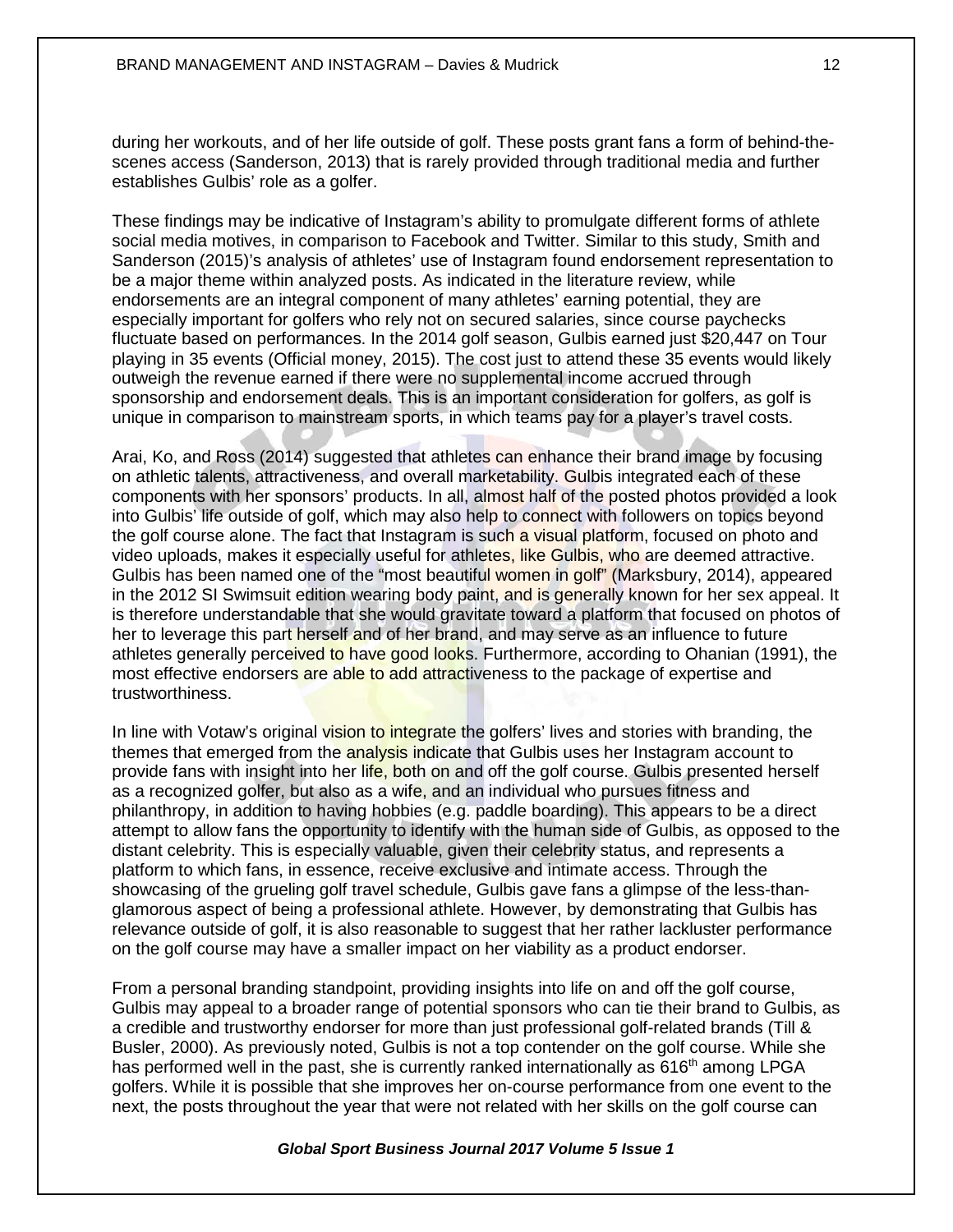be a strategic move to show fans and specifically sponsors that her relevance extends beyond on-course performance. Posts such as those in which she expresses excitement to be in the broadcasting role, for example, may clarify her interest and abilities to pursue both radio and TV broadcasting roles in the future. This can help to maintain and grow sponsorship deals in the future without the single pressure of performing on the course to be valuable to future sponsors.

## *Future research and limitations*

Given that research on the uses of Instagram in the sport industry is in its relative infancy, there are plenty of avenues to direct future research efforts. While the focus of this study was exploring Natalie Gulbis' approach to using Instagram and how that provided exposure for her sponsors, future research could further analyze the ways in which the LPGA and its various events benefit from Gulbis' social media successes. In addition to bolstering Gulbis' personal off-the-course brand, golf can benefit from this exposure, as media contracts have become an increasingly vital form of revenue generation for sport entities (Ejiochi, 2014). When an athlete's personal brand is strong, the organizations, sponsors, and fans surrounding that athlete can benefit (Parmentier & Ficsher, 2012). For a sport that lacks mainstream branding, Gulbis' Instagram efforts may not only benefit her career, but the LPGA can unquestionably reap similar benefits through enhanced television ratings and radio discussion.

To extend this study's understanding of the role that social media, and specifically Instagram plays in personal branding for a niche sport athlete, researchers could solicit feedback from followers of, in this case, Gulbis' Instagram account. This feedback could be collected with two separate goals in mind. First, feedback from Instagram followers could be analyzed from a sponsor's perspective to measure outcomes related with other brands' exposure from her account throughout the year. This could include awareness and recall of specific sponsors, as well as their purchase intentions toward these brands.

Similarly, feedback from Gulbis' official sponsors would be useful in determining the value they perceive to derive from Gulbis' use of Instagram to promote their brands. To develop an understanding of the monetary value that Gulbis and other athletes provide their sponsors via social media channels like Instagram, a quantitative formula could be applied to brand mentions and endorsements. In relation to Gulbis being able to demonstrate her own value as a brand, followers' engagement with each of the themes could be evaluated to inform the direction that her account should continue to be utilized. The effectiveness of Gulbis' individual posts could be measured, in small part, by analyzing the comments and number of likes each post collected to evaluate trends in the types of content followers respond to most and with positive sentiment.

Another direction for future research could focus on a comparison of Gulbis' Instagram account to other LPGA golfers, both those who are highly-ranked and those who have a higher celebrity status to determine whether themes exist across LPGA golfers with regard to endorsement awareness and viability. Athletes from other niche sports could also be examined to explore whether similar themes exist in maintaining relevance and strengthening the brand outside of their sport.

Limitations from this research are that the Instagram posts were only evaluated over the course of a single year, from one LPGA golfer, and thus may not lack generalizability across all niche sports. Within that context, larger trends may exist as sponsorships and performance fluctuate over time. A second limitation is that the data used to answer the research questions about brand management are only from the perspective of what was seen on the Instagram account,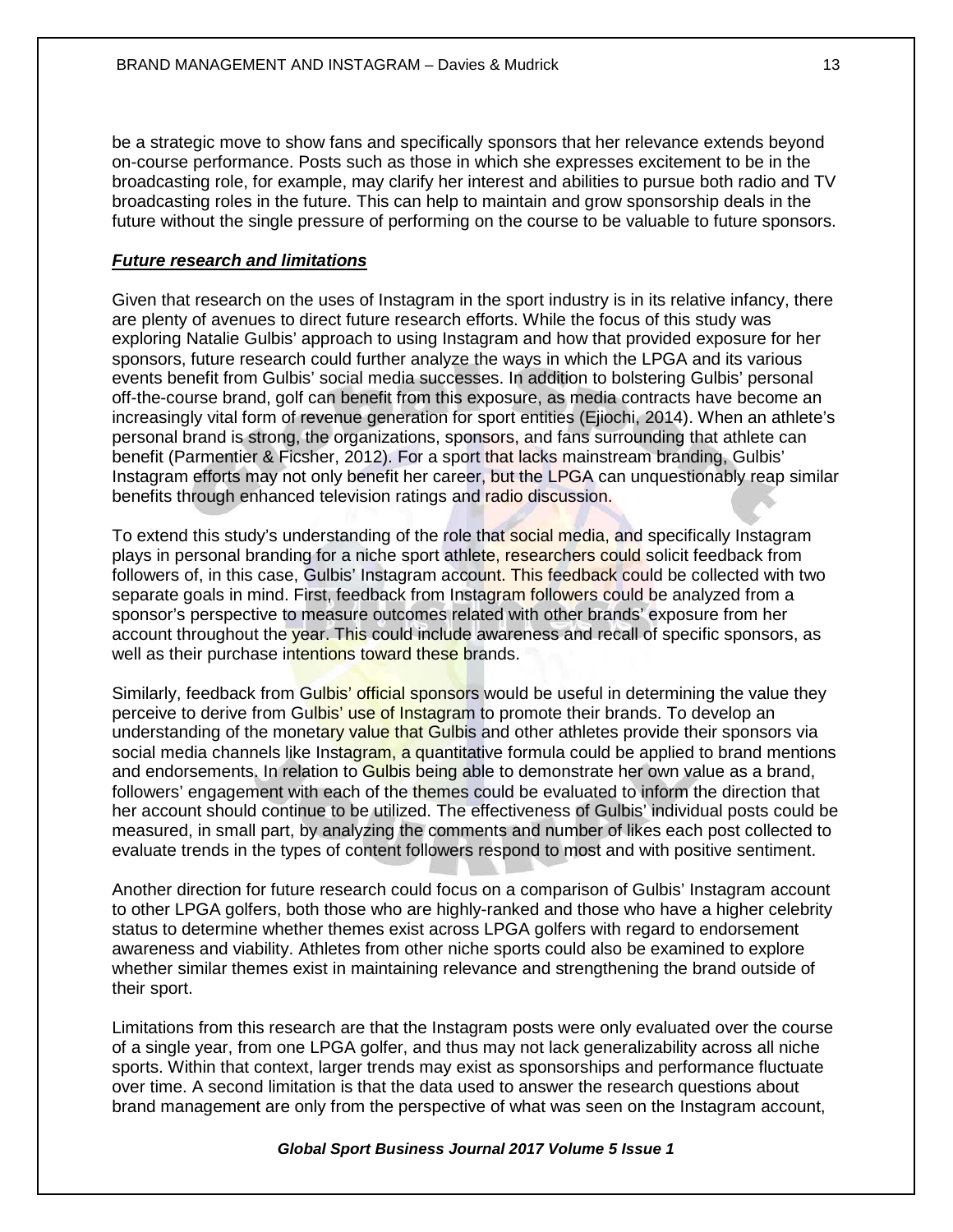and include no triangulation from Gulbis and her management team, or from the perspective of the sponsor. This lack of collaboration is in large part due to the confidentiality agreement that Gulbis has signed on all of her sponsorship deals, but future research could benefit from an evaluation and talk of strategy connecting the content posted on Instagram and other brand management decisions.

Results from this study may have global practical value due to the fact that the LPGA Tour is heavily comprised of international competitors. Instagram is accessible in nearly all parts of the world and is controlled by the athlete (or their brand managers). Golfers worldwide can engage in social media efforts to promote their brand, without the reliance on any traditional media sources that may reduce an athlete's ability to promote themselves and their sponsors. Similarly, fans from around the world can follow their favorite athlete without needing local news and media coverage to be the gatekeeper of information. As marketers of niche sport products continue to focus on consumer expansion, findings from this study are relevant to a wide variety of similar organizations for which developing and sustaining valuable consumers is a priority.

## **References**

- Abeza, G., O'Reilly, N., Seguin, B., & Nzindukiyimana, O. (2015). Social media scholarship in sport management research: A critical review. *Journal of Sport Management, 29*, 601- 618.
- Arai, A., Ko, Y.J., & Ross, S. (2014). Branding athletes: Exploration and conceptualization of athlete brand image. *Sport Management Review, 17*(2), 97-106. doi: 10.1016/j.smr.2013.04.003
- Amos, C., Holmes, G., Strutton, D. (2008). Exploring the relationship between celebrity endorser effects and advertising effectiveness. *International Journal of Advertising*, *27*(2), 209- 234.
- Bae, W. (2015). Interview with Tina Barnes-Budd, senior director of social media marketing and communication, the Ladies Professional Golf Association (LPGA), *International Journal of Sport Communication, 8*(2), 149-154.
- Baron, S. (2015, January 6). *Golf channel posts four highest rated years in network history since joining NBC sports group*. Retrieved from http://tvbythenumbers.zap2it.com/2015/01/06/golf-channel-posts-4-highest-rated-yearsin-network-history-since-joining-nbc-sports-group/
- Bohannan, L. (2015, April 20). *LPGA putting on a good show, but who is watching?* Retrieved from http://www.desertsun.com/story/sports/golf/2015/04/21/lpga-puttinggood-show-watching/26099541/
- Boyd, T.C., & Shank, M.D. (2004). Athletes as product endorsers: the effect of gender and product relatedness. *Sport Marketing Quarterly*, *13*(2), 82-93.
- Braunstein, J.R., & Ross, S.D. (2010). Brand personality in sport: Dimension analysis and general scale development. *Sport Marketing Quarterly*, *19*(1), 8-16.
- Carlson, B.D., & Donavan, D.T. (2008). Concerning the effect of athlete endorsements on brand and team-related intentions. *Sport Marketing Quarterly*, *17*(3), 154-162.
- Clavio, G., & Kian, T.M. (2010). Uses and gratifications of a retired female athlete's Twitter followers. *International Journal of Sport Communication*, *3*(4), 485-500.
- Clavio, G., & Walsh, P. (2013). Dimensions of social media utilization among college sport fans. *Communication & Sport*, 2, 261-281.
- Coche, R. (2014). How golfers and tennis players frame themselves: A content analysis of Twitter profile pictures. *Journal of Sports Media*, *9*(1), 95-121.
- Cooky, C., Messner, M.A., & Hextrum, R.H. (2013). Women play sport, but not on TV a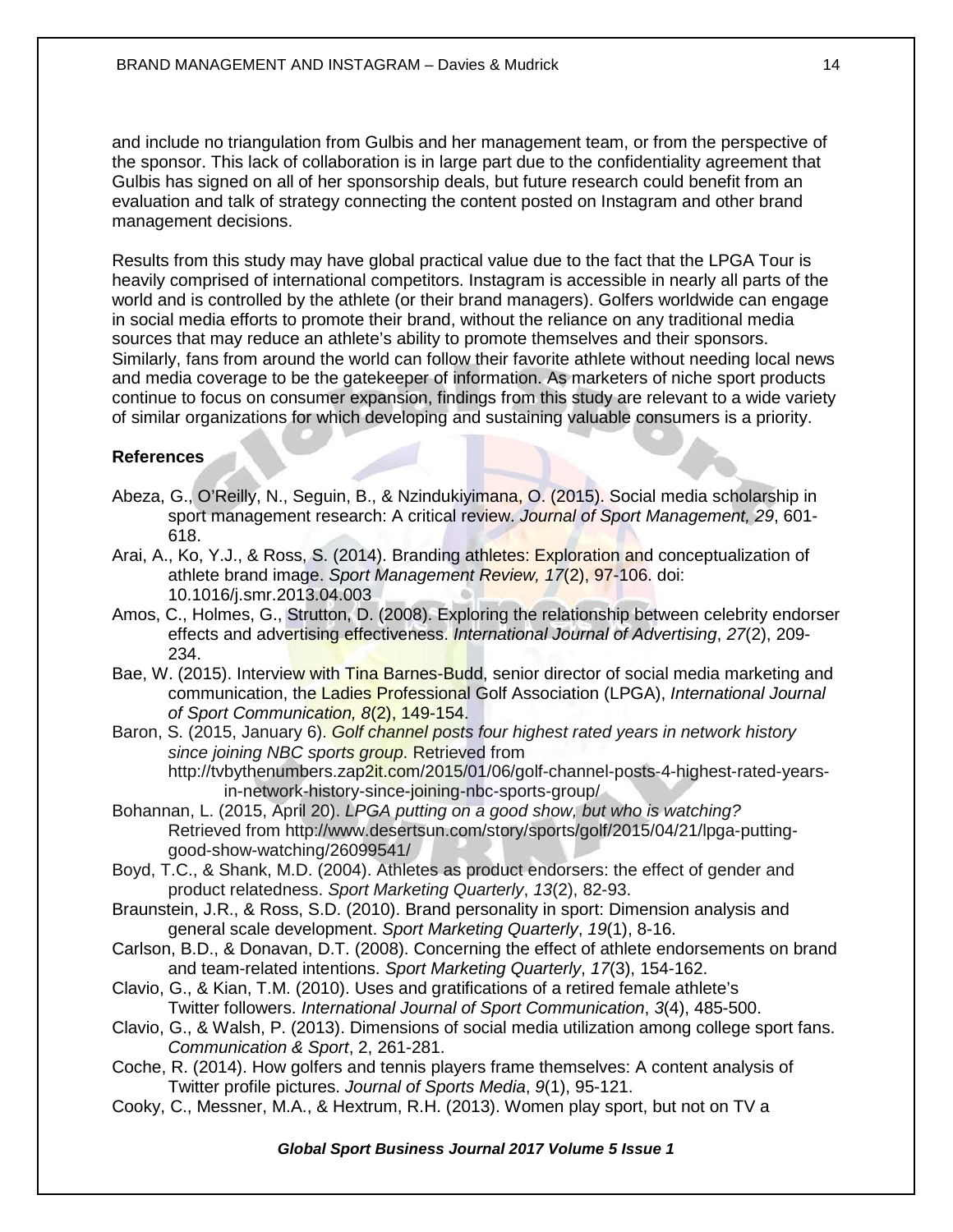longitudinal study of televised news media. *Communication & Sport*, *1*(3), 203-230.

- Cunningham, G.B., Fink, J.S., & Kenix, L.J. (2008). Choosing an endorser for a women's sporting event: The interaction of attractiveness and expertise. *Sex Roles*, *58*(5-6), 371- 378.
- Ejiochi, I. (2014, September 4). *How the NFL makes the most money of any pro sport*. Retrieved from http://www.cnbc.com/2014/09/04/how-the-nfl-makes-the-most-money-ofany-pro-sport.html
- Elo, S., & Kyngäs, H. (2008). The qualitative content analysis process. *Journal of Advanced Nursing, 62*(1), 107-115.
- Finlay, K.A., Trafimow, D., & Villarreal, A. (2002). Predicting exercise and health behavioral intentions: Attitudes, subjective norms, and other behavioral determinants. *Journal of Applied Social Psychology*, *32*(2), 342-356.
- Goffman, E. (1959). The presentation of self in everyday life. New York: Anchor Books.
- Grbich, C. (2010). *Qualitative data analysis: An introduction*. Thousand Oaks, CA: Sage Publications.
- Greenhalgh, G. & Greenwell, T.C. (2013). What's in it for me? An investigation of North American professional niche sport sponsorship objectives. *Sport Marketing Quarterly*, *22*(2), 101-112.
- Greenhalgh, G.P., Simmons, J.M., Hambrick, M.E., & Greenwell, T.C. (2011). Spectator support: Examining the attributes that differentiate niche from mainstream sport. *Sport Marketing Quarterly*, *20*(1), 41-52.
- Gregg, E.A. (2014). Interview with Brian Carroll, vice president for television and emerging media, LPGA, *International Journal of Sport Communication*, *7*, 52-55
- Grisaffe, D.B. & Nguyen, H.P. (2011). Antecedents of emotional attachment to brands. *Journal of Business Research*, *64*(10), 1052-1059.
- Guerin-Eagleman, A.N., & Burch, L.M. (2016). Communicating via photographs: A gendered analysis of Olympic athletes' visual self-presentation on Instagram. *Sport Management Review*, *19*, 133-145.
- Hambrick, M.E., Frederick, E.L., & Sanderson, J. (2015). From yellow to blue: Exploring Lance Armstrong's image repair strategies across traditional and social media. *Communication & Sport, 3*(2), 196-218. doi: 10.1177/2167479513506982
- Hambrick, M.E., & Mahoney, T.Q. (2011). 'It's incredible trust me': Exploring the role of celebrity athletes as marketers in online social networks. *International Journal of Sport Management and Marketing*, *10*(3/4), 161-179.
- Hambrick, M.E., Simmons, J.M., Greenhalgh, G.P., & Greenwell, T.C. (2010). Understanding professional athletes' use of Twitter: A content analysis of athlete tweets. *International Journal of Sport Communication*, *3*(4), 454-471.
- Harig, B. (2015, October 15). *Well traveled Rory McIlroy making most of California trip*. Retrieved from http://espn.go.com/golf/story/\_/id/13882928/well-traveled-rory-mcilroymaking-most-california-trip-fryscom-open
- Hu, Y., Manikonda, L., & Kambhampati, S. (2014). What we Instagram: a first analysis of Instagram photo content and user types. In A*ssociation for the Advancement of Artificial Intelligence Press* (Eds.). Palo Alto, CA: The AAAI Press.
- Hull, K. (2014). A hole in one (hundred forty characters): A case study examining PGA Tour golfers' Twitter use during the Masters. *International Journal of Sport Communication, 7*(2), 245-260.
- Hutchins, B. (2014). Twitter follow the money and look beyond sports. *Communication & Sport, 2*(2), 122-126.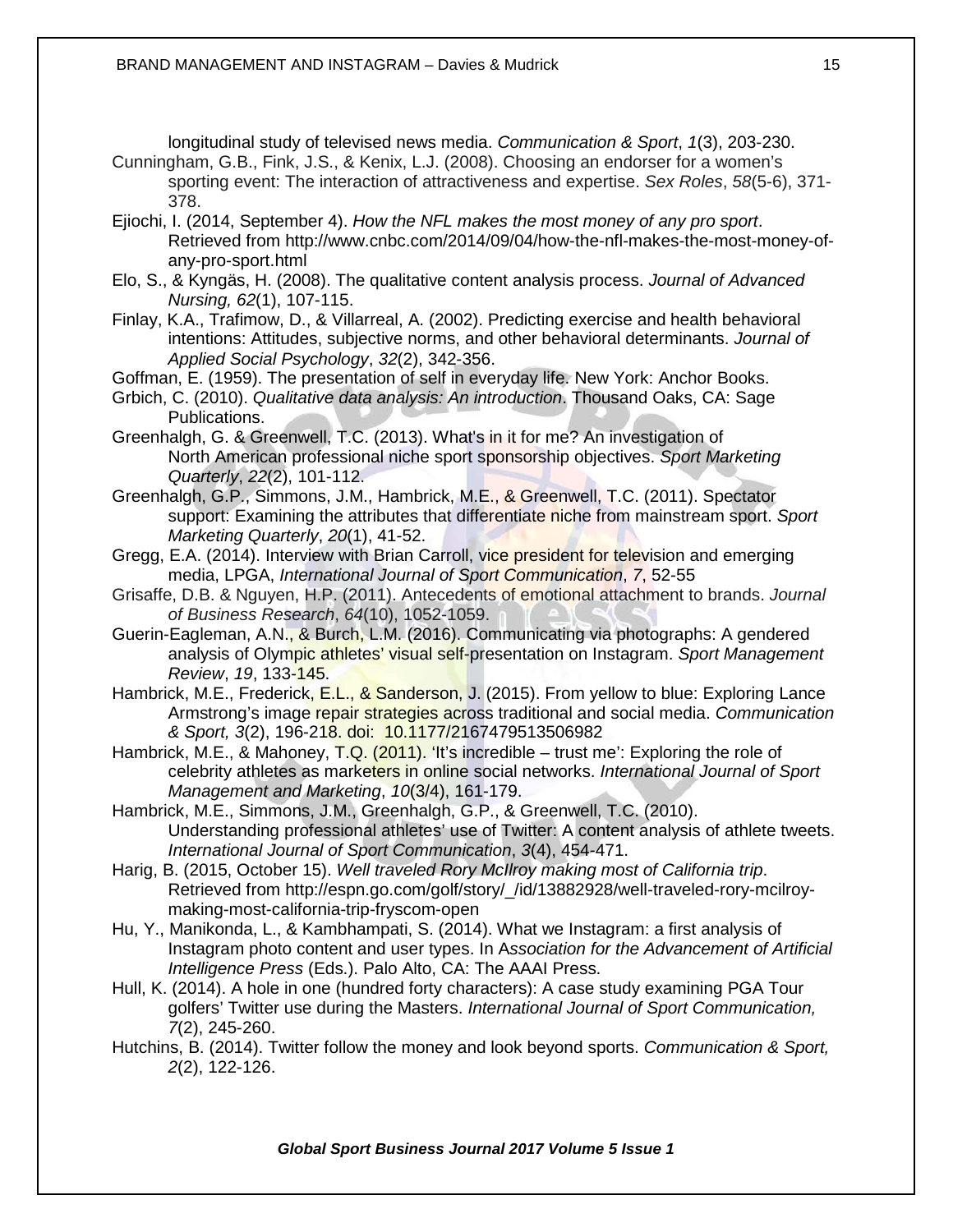Jang, W., Ko, Y.J., Kim, H.Y., & Jeong, S.H. (2015). The effect of world ranking on the selection of athlete endorsers: The case of the PGA. *International Journal of Sport Communication, 8*, 411-430.

Kotler, P. (2011). Reinventing marketing to manage the environmental imperative. *Journal of Marketing, 75*(4), 132-135.

Krippendorff, K. (2004). Reliability in content analysis. *Human Communication Research, 30*(3), 411-433.

Kvalseth, T.O. (1989). Note on Cohen's kappa. *Psychological Reports, 65*(1), 223-226.

Lebel, K., & Danylchuk, K. (2012). How tweet it is: A gendered analysis of professional tennis players' self-presentation on Twitter. *International Journal of Sport Communication, 5*(4), 461-480.

- Lenhart, A., Purcell, K., Smith, A., & Zickuhr, K. (2010). Social media and mobile internet use among teens and young adults. *Pew Internet & American Life Project*. Retrieved from [http://www.pewinternet.org/files/old-edia/Files/Reports/2010/PIP\\_Social\\_Media\\_](http://www.pewinternet.org/files/old-edia/Files/Reports/2010/PIP_Social_Media_) and Young Adults Report Final with toplines.pdf
- Lough, N.L., & Irwin, R.L. (2001). A comparative analysis of sponsorship objectives for U.S. women's sport and traditional sport sponsorship. *Sport Marketing Quarterly*, *10*(4). 202- 212.

Macdonald, E.K., & Sharp, B.M. (2000). Brand awareness effects on consumer decision making for a common, repeat purchase product: A replication. *Journal of Business Research*, *48*(1), 5-15.

- Mangold, W., & Faulds, D. (2009). Social media. The new hybrid element of the promotion mix. *Business Horizons, 52*, 357-365.
- Marksbury, J. (2014). The most beautiful women in golf. *Golf Magazine, 56*(1), 69.

McCarthy, N. (2015, August 21). *The athletes earning the most from endorsements*. Retrieved from: http://www.forbes.com/sites/niallmccarthy/2015/08/21/the-athletes-earning-themost-from-endorsements-infographic/#39db879e6bbe

McCracken, G. (1989). Who is the celebrity endorser? Cultural foundations of the endorsement process. *Journal of Consumer Research*, 310-321.

Merriam, S.B. (2009). *Qualitative research: a guide to design and implementation*. San Francisco, CA: John Wiley & Sons, Inc.

- Money flows up. (2015). *Golf Digest*. Retrieved from http://www.golfdigest.com/gallery/photosgd-50#20
- Mullin, B.J., Hardy, S., & Sutton, W.A. (2014). *Sport marketing* (2nd ed.). Champaign, IL: Human Kinetics.

Neuendorf, K.A. (2002). *The content analysis guidebook*. Thousand Oaks, CA: Sage Publications.

Newman, T., Peck, J.F., Harris, C., & Wilhide, B. (2013). *Social media in sport marketing.* Scottsdale, AZ: Holcomb Hathaway Publishers.

- Official money. (2015). Retrieved from http://www.lpga.com/statistics/money/officialmoney?year=2015
- Ohanian, R. (1991). The impact of celebrity spokespersons' perceived image on consumers' intention to purchase. *Journal of Advertising Research*, *31*, 46-54.
- Parmentier, M., & Fischer, E. (2012). How athletes build their brands. *International Journal of Sport Management and Marketing, 11*(1/2), 106-124.
- Pegoraro, A. (2010). Look who's talking—Athletes on Twitter: A case study. *International Journal of Sport Communication*, *3*(4), 501-514.

Premeaux, S.R. (2006). The attitudes of middle class male and female consumers regarding the effectiveness of celebrity endorsers. *Journal of Promotion Management*, *11*(4), 33-48.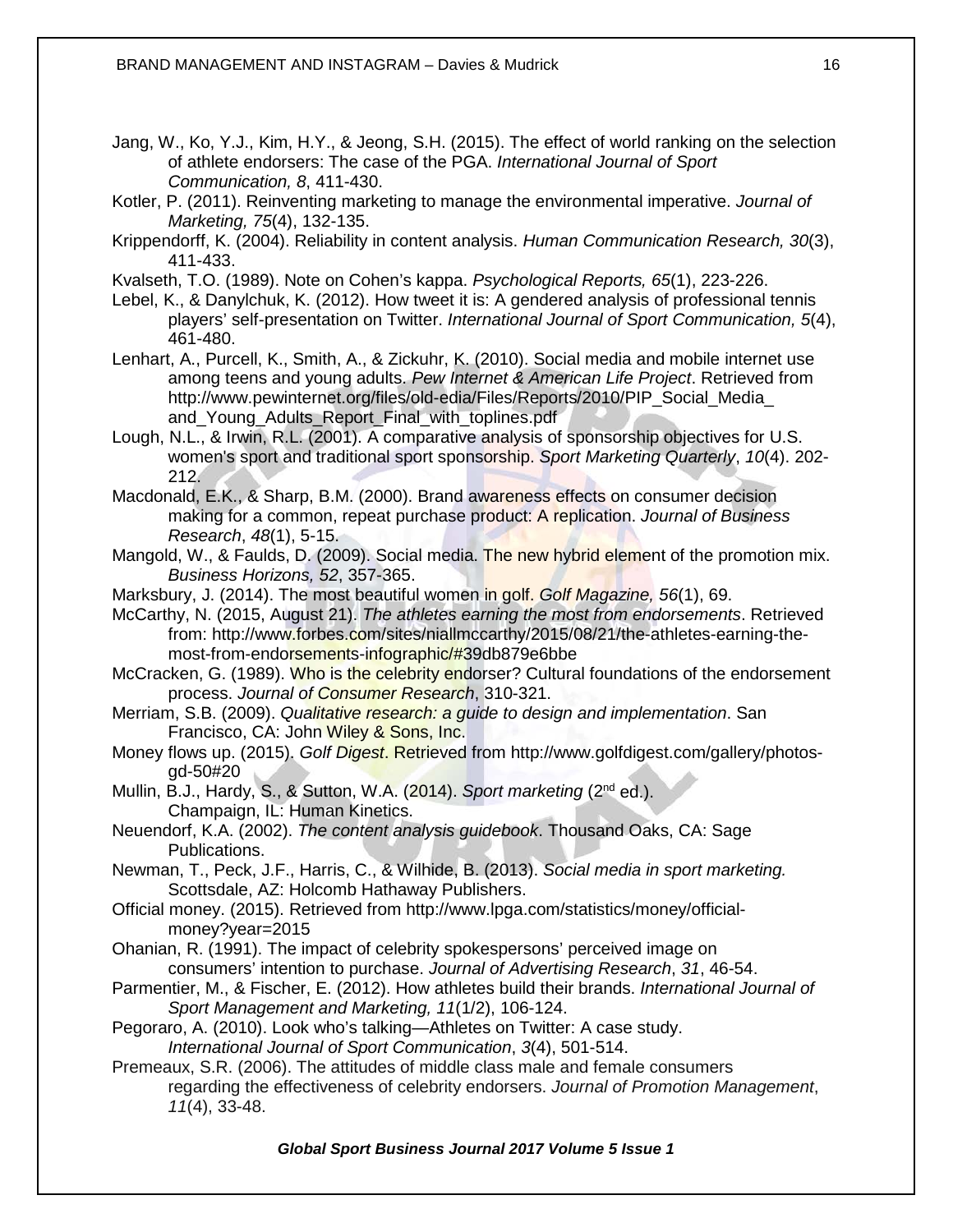- Salomon, D. (2013). Moving on from Facebook Using Instagram to connect with undergraduates and engage in teaching and learning. *College & Research Libraries News*, *74*(8), 408-412.
- Sanderson, J. (2013). Stepping into the (social media) game: Building athlete identity via Twitter. In R. Luppicini (Ed.), *Handbook of research on technoself: Identity in a technological society* (pp. 419-438). New York, NY: IGI Global.
- SBRNet. (2015). *Market Research/Demographics*. Retrieved from http://www.sbrnet.com/research.aspx?subrid=806#tvview1

- Smith, L.R., & Sanderson, J. (2015). I'm going to Instagram it! An analysis of athlete selfpresentation on Instagram. *Journal of Broadcasting & Electronic Media, 59*(2), 342-358.
- Thomaselli, R. (2006, April 17). *LPGA wants to brand its players*. Retrieved from http://adage.com/article/news/lpga-brand-players/108645/
- Till, B.D., & Busler, M. (2000). The match-up hypothesis: Physical attractiveness, expertise, and the role of fit on brand attitude, purchase intent and brand beliefs. *Journal of Advertising*, *29*, 1-13.
- Wolter, S. (2010). The ladies professional golf association's five points of celebrity: "Driving" the organization "fore-ward" or a snap-hook into the next airway? *International Journal of Sport Communication*, *3*(1), 31-48.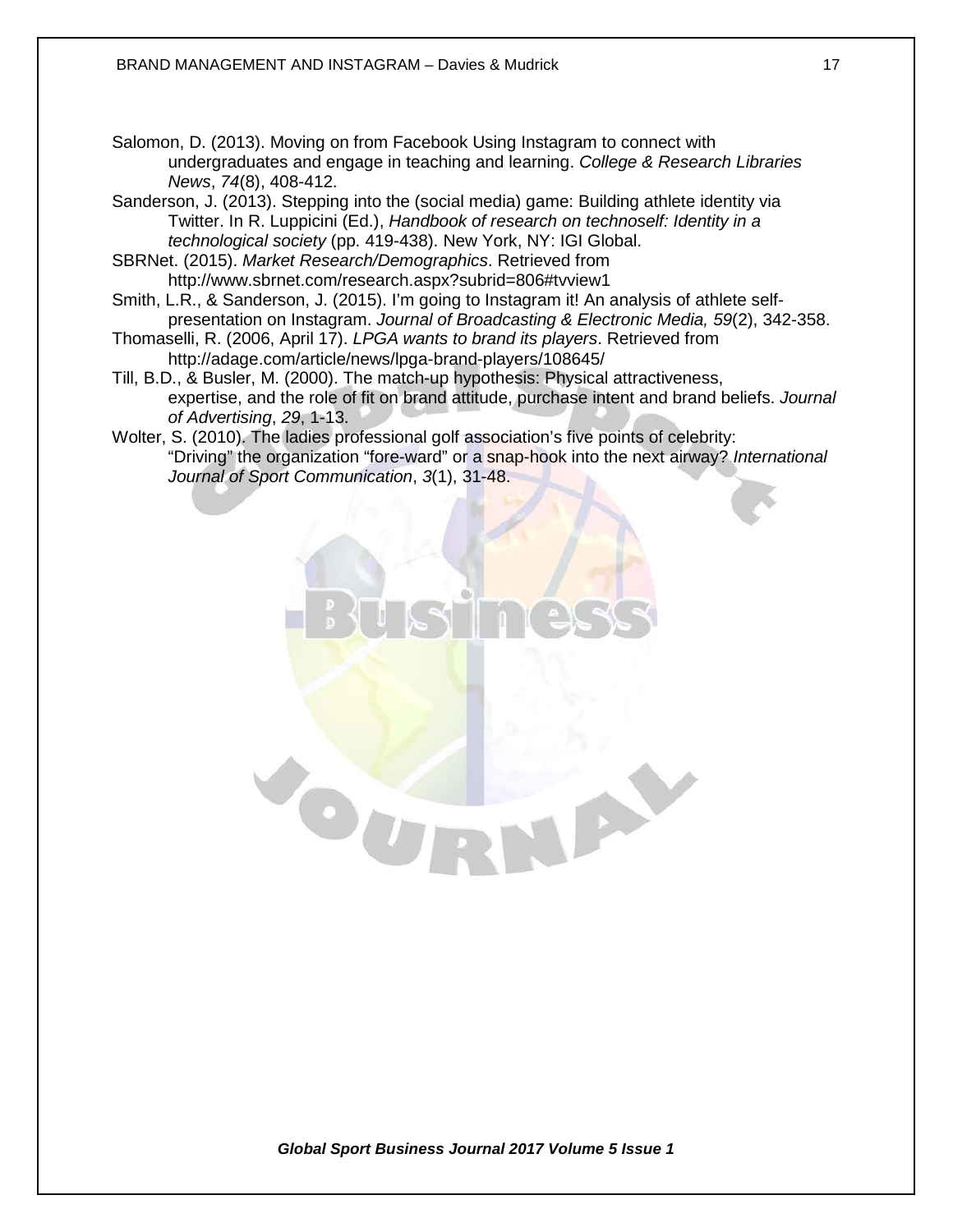## **List of Figures**



Figure 1. Professionally Captured Role as a Golfer

Captioned: "Thank you to all the fans and volunteers for this weeks @lpga\_tour event in Dallas!! Love playing here"



 Figure 2. Role as a Golfer Video  $\sim$ Captioned: "Post round practice @lpga\_tour #lottechampionship" X





Captioned: "Hard to believe it's November here. We went on a 2 hour paddle. Went along the coast and golf course. ☀"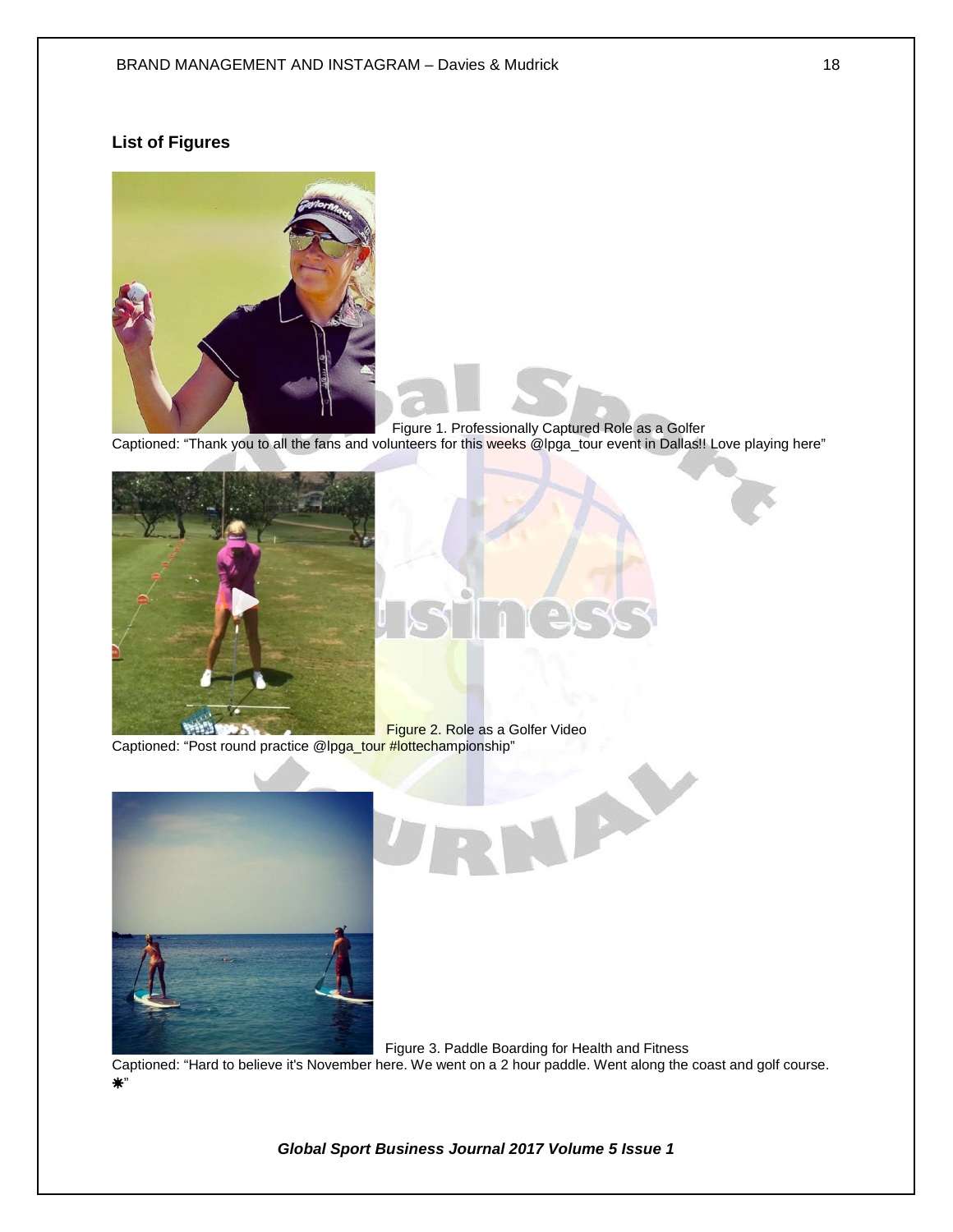

 Figure 4. Health and Fitness with Husband Captioned: "Hubby doesn't look as excited as I am for yoga time.!!"



**Figure 5. LPGA Champion Trophy Throwback** 

**DO** 

Captioned: "Evian Masters week fo<mark>r LPGA. So ma</mark>ny incredible memories from playing in beautiful Evian France. Very disappointed to not be back playing this week. Still need a few more weeks. #fbf"





"Last practice before round one of the #MeijerLpga event starts. I tee off at 12:45 tomorrow"

*Global Sport Business Journal 2017 Volume 5 Issue 1*

**Property**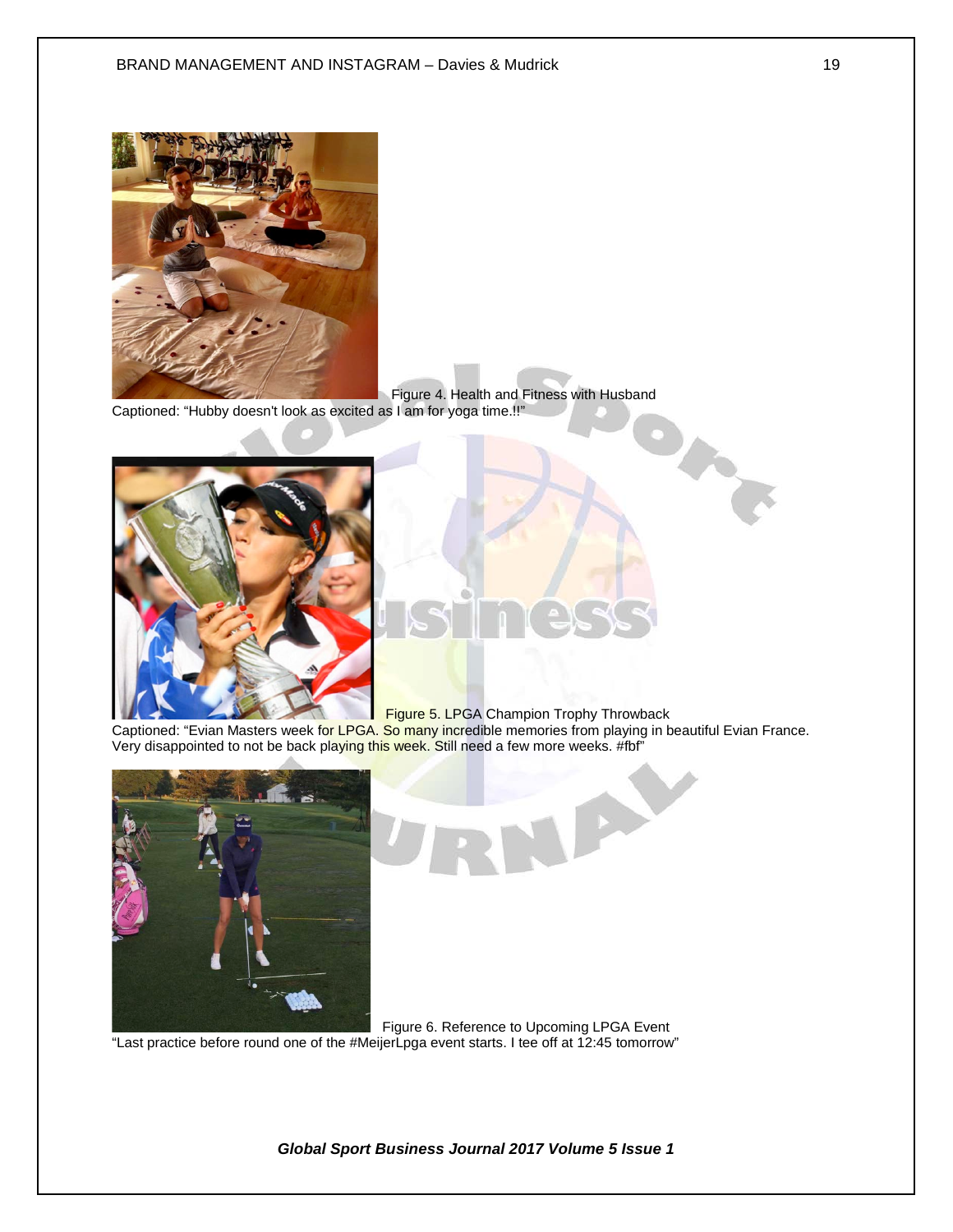

Figure 7. Practice Drill

Captioned: "Practice session in Korea. Two part drill I do this drill daily to help with my wrist set and position at the top. @lpga\_tour #korea"



**Figure 8. Role as a Commentator** Captioned: "So much fun working fo<mark>r @foxsports #us</mark>open following Phil, Bubba and Angel"



 Figure 9. Message to Fans Captioned: "Thank you to the brave men and women who continue to fight for our freedoms"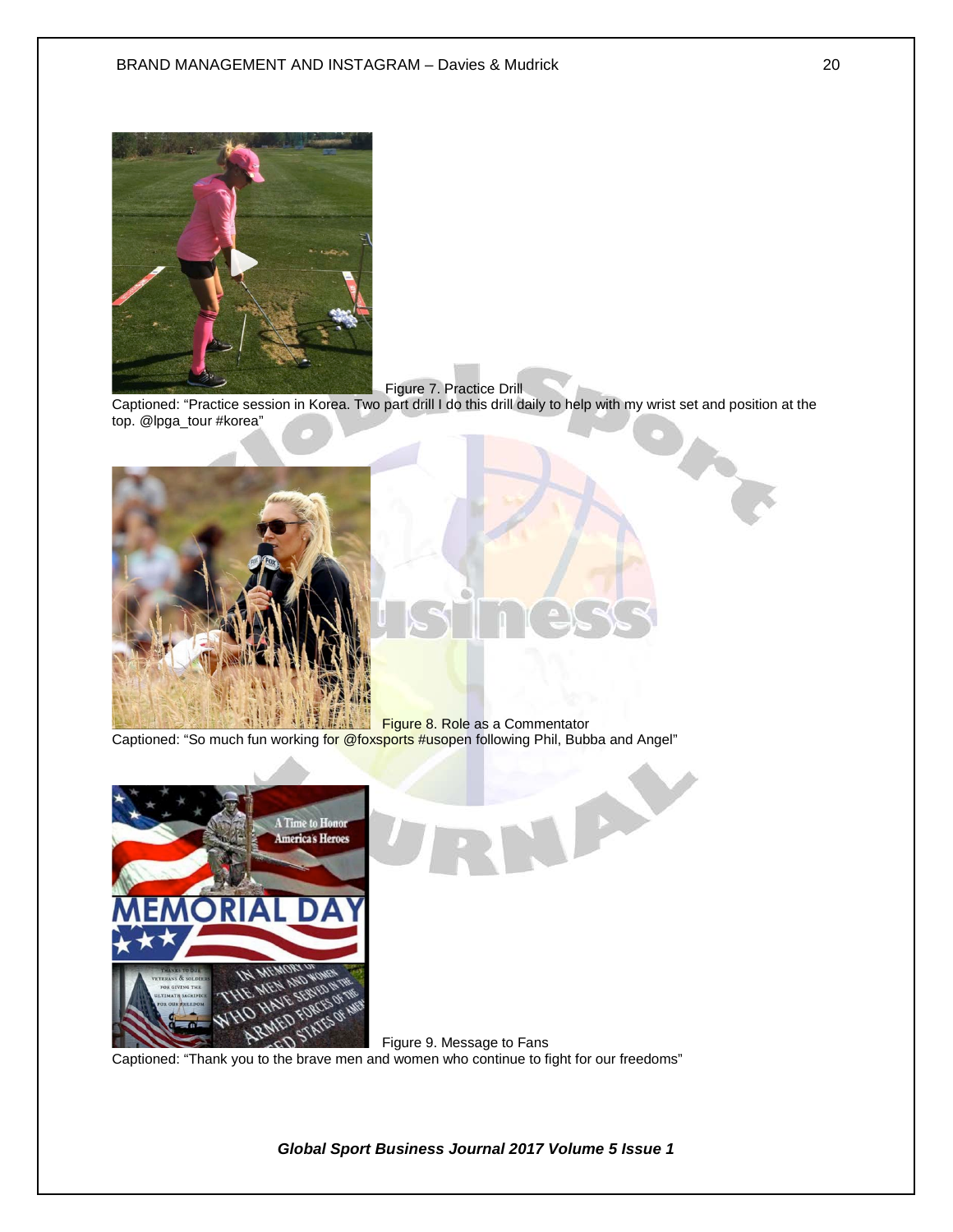

Figure 10. Charity Focus

Captioned: "@Fitbit challenge this week. Benefiting the @bgca of Atlantic City. How many steps do you think I will take during a day. Including a tournament round of golf. I will be trying to take extra steps so Horizon Blue Cross can donate more \$\$ to the kids."



Figure 11. Boys and Girls Club Charity Focus

Captioned: "At my NG [Natalie Gulbis] boys and girls club today we are making Mother's Day cards. And braiding hair."



Figure 12. Golf Travel References

Captioned: "Vegas, Orlando now New Jersey. @spg golf event today!! Few more days in the States then to Asia for a few @lpga\_tour events"